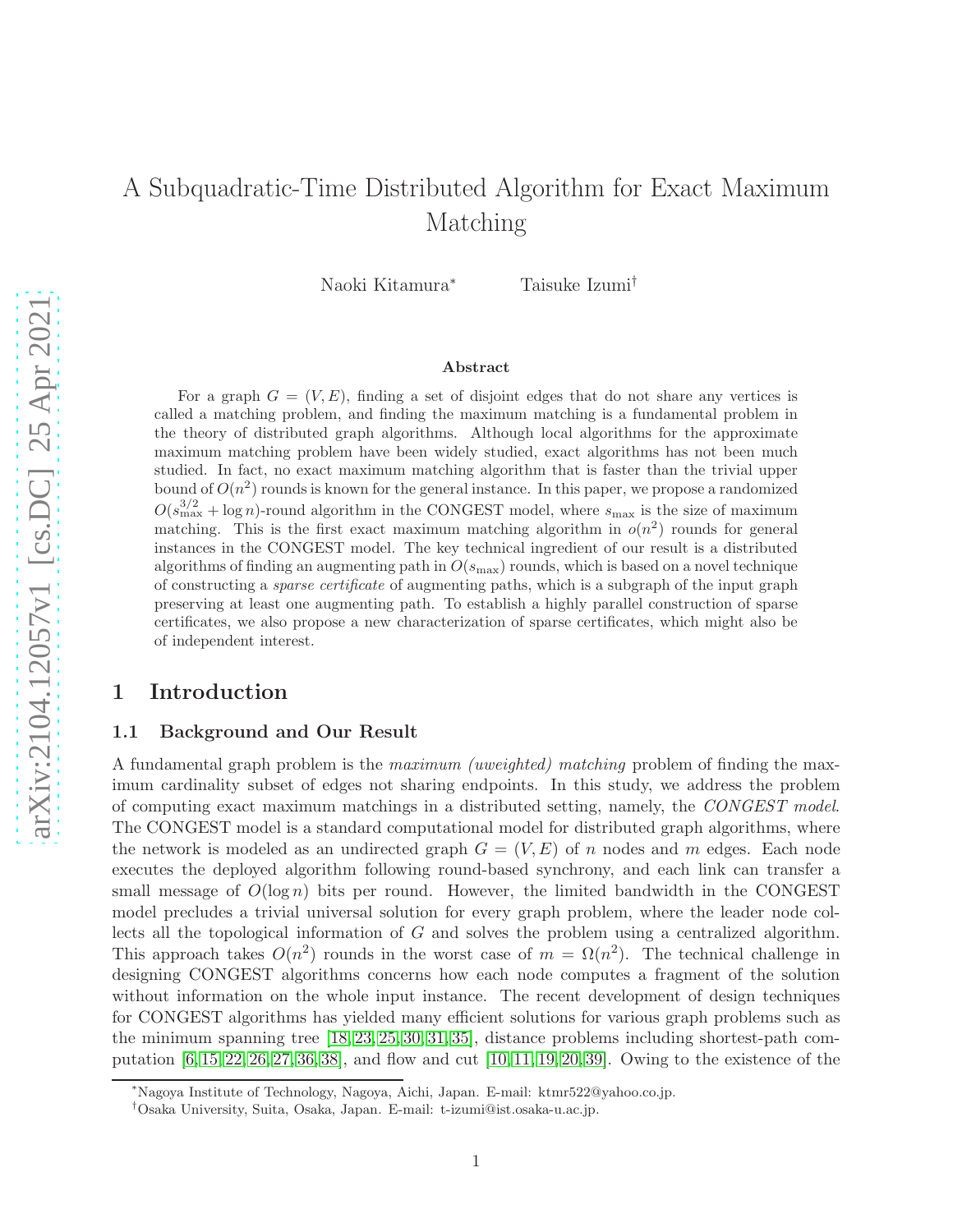$O(n^2)$ -round universal algorithm, the weakest non-trivial challenge in the design of a CONGEST algorithms is to achieve a subquadradic  $o(n^2)$ -round upper bound. In contrast to the universal upper bound, all the problems listed above belong to the class of *global* problems exhibiting an  $\Omega(D)$ -round lower bound, where D is the diameter of the input graph G. Thus, the tight round complexities of global problems lie between  $\Theta(n^2)$  and  $\Theta(D)$ . For many of global problems, near-tight complexity bounds, typically  $\tilde{\Theta}(\sqrt{n}+D)$  rounds or  $\tilde{\Theta}(n)$  rounds, have been proved [\[3,](#page-15-1) [16,](#page-16-8) [41\]](#page-18-1).

Many studies in the context of approximation algorithms provide insight into the complexity of the maximum matching problem. Table [1](#page-3-0) lists the known algorithms, where  $s_{\text{max}}$  is defined the cardinality of the maximum matching. While  $O(1)$  approximation admits local solutions (i.e.,  $o(D)$ ) round algorithms), the complexity of the exact maximum matching problem makes it expensive. Precisely, following the lower bound of Ben-Basat et al. [\[5\]](#page-15-2), there exists an instance of diameter  $\Omega(n)$  and maximum matching size  $\Omega(n)$  that exhibits an  $\Omega(n)$ -round lower bound. This lower bound was originally proved in the *LOCAL* model, but it trivially holds in the CONGEST model as well. Therefore, the exact maximum matching problem is placed in the class of global problems. Parametrizing the complexity by both  $n$  and  $D$ , it is possible to obtain the non-trivial lower bound of  $\Omega(D+\sqrt{n})$  rounds for the exact computation of the maximum matching<sup>[1](#page-1-0)</sup>. However, the corresponding upper bound is yet to be found. For the exact maximum matching problem in general graphs, no known algorithm achieves non-trivial  $O(n^2)$  rounds. In addition, Bacrach et al. [\[3\]](#page-15-1) pointed out that the bound of  $\Omega(\sqrt{n}+D)$  rounds is a strong barrier because the standard framework of two-party communication complexity is unlikely to deduce any improved lower bound. These observations demonstrate the difficulty of revealing the inherent complexity of the exact maximum matching in the CONGEST model.

The objective of this paper is to shed light on the complexity gap of the exact maximum matching problem in the CONGEST model. We present the main theorem of this paper in the CONGEST model below.

Theorem 1. *For any input graph* G*, there exists a randomized CONGEST algorithm to compute*  $the$  maximum matching that terminates within  $O(s_{\text{max}}^{3/2} + \log n)$  rounds with probability  $1 - 1/n^{\Theta(1)}$ .

To the best of our knowledge, the proposed algorithm is the first to compute the exact maximum matching algorithm in  $o(n^2)$  rounds for general input instances in the CONGEST model.

#### 1.2 Technical Outline

Our algorithm follows the standard technique of finding *augmenting paths*. If an augmenting path is found, the current matching is improved by flipping the labels of matching edges and non-matching edges along the path. It is well known that the current matching is the maximum if and only if there exists no augmenting path in  $G$  with respect to the current matching. Hence, the maximum matching problem is reduced to the task of finding augmenting paths  $s_{\text{max}}$  times. In the CONGEST model, this approach faces difficulty in the situation where any augmenting path with respect to the current matching is long (i.e., consisting of  $\Theta(n)$  edges). It should be emphasized that BFSlike approaches do not work for finding augmenting paths in general graphs because the shortest alternating walk is not necessarily simple because of the existence of odd cycles. Thus, it is not trivial to even compute an augmenting path with a running time linearly dependent on its length. The key ingredient of our approach is two new algorithms for finding augmenting paths. They run in  $O(\ell^2)$  rounds and  $O(s_{\text{max}})$  rounds respectively, where  $\ell$  is the length of the shortest augmenting

<span id="page-1-0"></span><sup>1</sup>This lower bound was not explicitly shown in previous literatures, but it is derived using the lower-bound graph almost same as that used in the lower-bound proof for the fractional maximum matching by Ahmadi et al. [\[2\]](#page-15-3)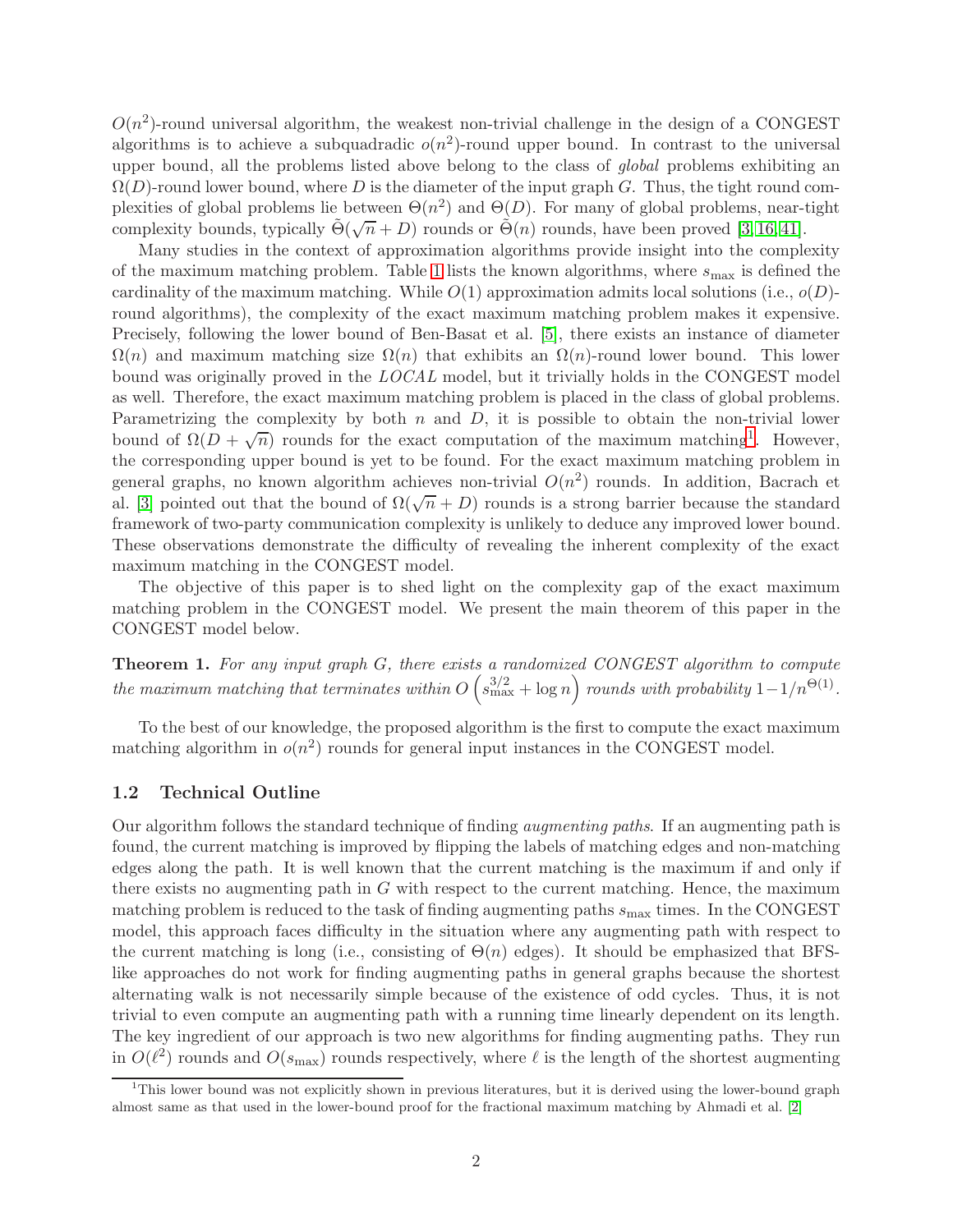path for the current matching. Roughly, our algorithm switches between these two algorithms according to the current matching size. The running-time bound is obtained using the following seminal observation by Hopcroft and Karp:

<span id="page-2-0"></span>Proposition 1 (Hopcroft and Karp [\[28\]](#page-17-8)). *Given a matching* M ⊆ E *of a graph* G*, there always exists an augmenting path of length less than*  $|2s_{\text{max}}/k|$  *if the current matching size is at most the maximum matching size* smax *minus* k*.*

Our augmenting path algorithms utilize Ahmadi's verification algorithm of maximum matching [\[1\]](#page-15-4), in which each node returns the length of the shortest odd/even alternating paths from a given source (unmatched) node. The construction of the  $O(\ell^2)$ -round algorithm is relatively straightforward. It is obtained by iteratively finding the predecessor of each node in an augmenting path by sequential  $O(\ell)$  invocations of the verification algorithm. The technical highlight of the proposed algorithm is the design of the  $O(s_{\text{max}})$ -round algorithm. The  $O(s_{\text{max}})$ -round algorithm constructs a *sparse certificate*, which is a sparse (i.e., containing  $O(s_{\text{max}})$  edges) subgraph of G preserving the reachability between two nodes by alternating paths. That is, a sparse certificate contains an augmenting path if and only if the original graph admits an augmenting path. By the sparseness property, a node can collect all the information on the sparse certificate within  $O(s_{\text{max}})$ rounds, trivially allowing the centralized solution of finding augmenting paths. To establish a highly parallel construction of sparse certificates, we also propose a new characterization of sparse certificates, which might also be of independent interest.

#### 1.3 Related Works

In the LOCAL model, it is known that no  $o(1/\epsilon)$  algorithm exists for the  $(1-\epsilon)$ -approximate maxi-mum matching problem [\[5\]](#page-15-2). Together with the  $\Omega(\sqrt{\log n}/\log \log n)$ -round lower bound reported by Kuhn et al. [\[34\]](#page-17-9), the lower bound in the LOCAL model is obtained as  $\Omega(1/\epsilon + \sqrt{\log n/\log \log n}) =$  $((\log n)/\epsilon)^{\Omega(1)}$ . Ghaffari et al. [\[21\]](#page-16-9) showed a  $((\log n)/\epsilon)^{O(1)}$  upper bound for the  $(1 - \epsilon)$  approximate maximum matching problem. By combining these results, we infer that the time complexity of solving the  $(1 - \epsilon)$  approximate maximum matching problem is  $(\log n/\epsilon)^{\Theta(1)}$  in the LOCAL model. Ben-Basat et al. also proved the lower bound as  $\Omega(|M|)$  in the LOCAL model [\[5\]](#page-15-2).

Many literatures have addressed the maximum matching problem in the CONGEST model (see Table [1\)](#page-3-0). Loker et al. [\[37\]](#page-17-10) presented the first approximation algorithm in the CONGEST model, which is a randomized algorithm to compute  $(1 - \epsilon)$ -approximate maximum matching in  $O(\log n)$ rounds for any constant  $\epsilon > 0$ . The running time of the algorithm depends exponentially on  $1/\epsilon$ . Bar Yehuda et al. [\[4\]](#page-15-5) improved the algorithm and proposed an  $O(\log \Delta / \log \log \Delta)$ -round algorithm of computing  $(1 - \epsilon)$ -approximate matching for any constant  $\epsilon > 0$ , where  $\Delta$  is maximum degree of the graph. Fabin et al. [\[33\]](#page-17-11) has shown of  $\Omega(\log \Delta/\log \log \Delta)$  rounds if  $\log \Delta \leq \sqrt{\log n}$  holds. Ben-Basat et al. [\[5\]](#page-15-2) proposed a deterministic  $\tilde{O}(s_{\text{max}}^2)$ -round CONGEST algorithm. They also proposed a  $(1/2 - \epsilon)$  approximate algorithm in  $\tilde{O}(s_{\text{max}} + (s_{\text{max}}/\epsilon)^2)$  rounds. Ahmadi et al. [\[2\]](#page-15-3) proposed a deterministic  $(2/3 - \epsilon)$  approximate maximum matching algorithm in general graphs, which runs in  $O(\log \Delta/\epsilon^2 + (\log^2 \Delta + \log^* n)/\epsilon)$  rounds. They also presented an  $\tilde{O}(M)$ -round algorithm and  $O((\log^2 \Delta + \log^* n)/\epsilon)$ -round  $(1 - \epsilon)$  approximate algorithm in bipartite graphs. However, no  $o(n^2)$ round algorithm for solving the exact maximum matching problem in the CONGEST model has been proposed so far.

In addition to distributed computing, many studies have considered centralized exact maximum matching algorithms. Edmonds presented the first centralized polynomial-time algorithm for the maximum matching problem [\[12,](#page-16-10)[13\]](#page-16-11) by following the seminal blossom argument. Hopcroft and Karp proposed a phase-based algorithm of finding multiple augmenting paths [\[28\]](#page-17-8). Their algorithm finds a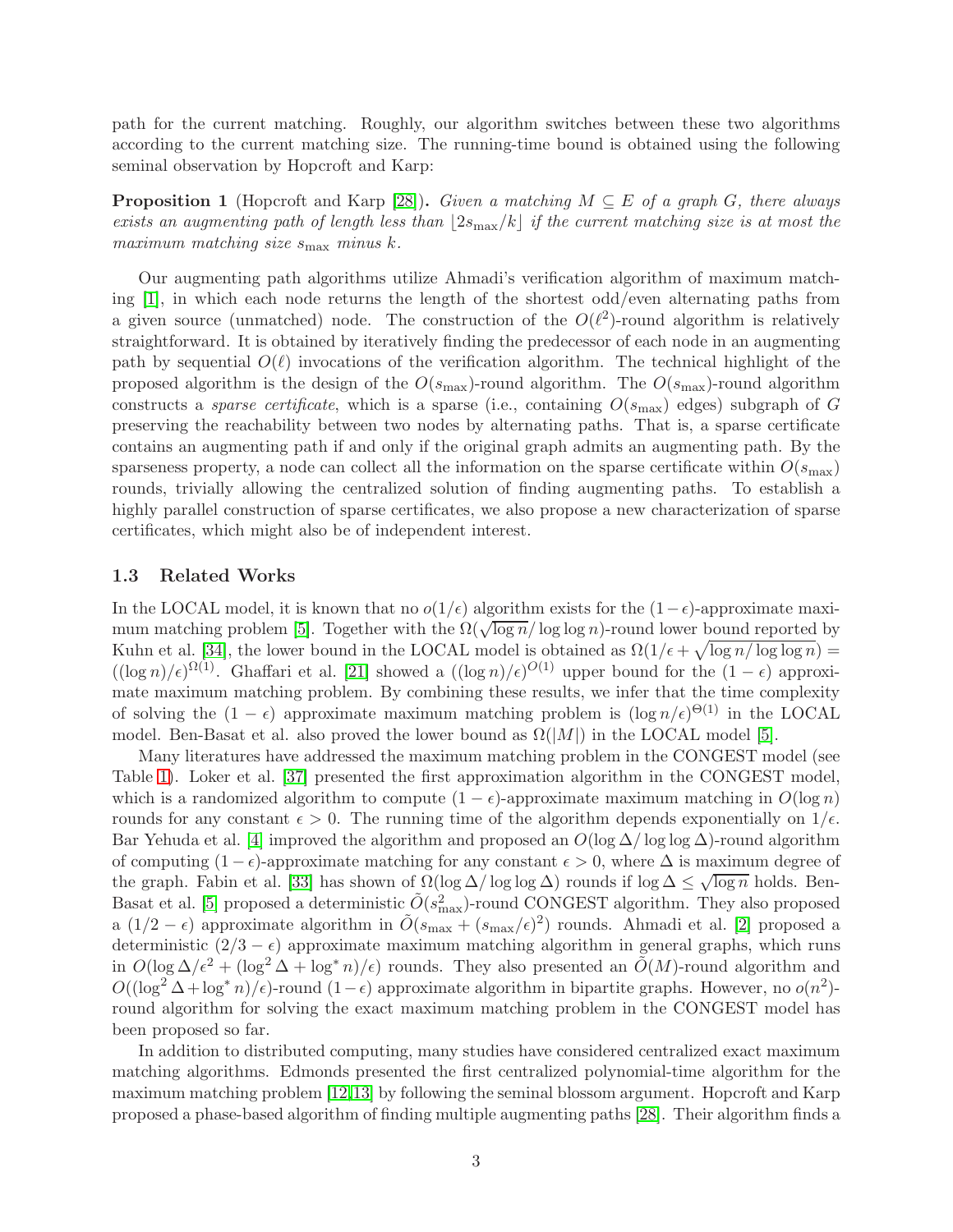| Algorithm             | Time Complexity                                                                           | Approximation Level    | Remark                           |
|-----------------------|-------------------------------------------------------------------------------------------|------------------------|----------------------------------|
| Ben-Basat et al. [5]  | $\Omega( s_{\max} )$                                                                      | exact                  | <b>LOCAL</b>                     |
| Fabin et al. [33]     | $\frac{\log \Delta}{\log \log \Delta}$<br>$\Omega$                                        | constant $\epsilon$    | $\log \Delta \leq \sqrt{\log n}$ |
| Ben-Basat et al. [5]  | $\Omega\left(\frac{1}{\epsilon}\right)$                                                   | $1-\epsilon$           | <b>LOCAL</b>                     |
| Kuhn et al. [34]      | $\left(\sqrt{\frac{\log n}{\log \log n}}\right)$                                          | $1-\epsilon$           | <b>LOCAL</b>                     |
| Ben-Basat et al. [5]  | $\widetilde{O}(s_{\text{max}}^2)$                                                         | exact                  |                                  |
| Ahmadi et al. [2]     | $(s_{\text{max}})$                                                                        | exact                  | bipartite                        |
| Bar-Yehuda et al. [4] | $\frac{\log \Delta}{\log \log \Delta}$                                                    | constant $\epsilon$    |                                  |
| Lotker et al. $[37]$  | $2^{\frac{2}{\epsilon^2}} \log s_{\max} \log n$                                           | $1-\epsilon$           |                                  |
| Ahmadi et al. [2]     | $\left(\frac{\log^2\Delta + \log^*n}{\epsilon}\right)$                                    | $1-\epsilon$           | bipartite                        |
| Ben-Basat et al. [5]  | $\tilde{O}\left(s_{\max}+\left(\frac{s_{\max}}{\epsilon}\right)^2\right)$                 | $rac{1}{2} - \epsilon$ |                                  |
| Ahmadi et al. [2]     | $\left(\frac{\log \Delta}{\epsilon^2} + \frac{\log^2 \Delta + \log^* n}{\epsilon}\right)$ | $rac{2}{3}-\epsilon$   |                                  |
| Our result            |                                                                                           | exact                  |                                  |

<span id="page-3-0"></span>Table 1: Lower and upper bounds of the maximum matching in the CONGEST model

maximal set of pairwise disjoint shortest augmenting paths in each phase. They showed that  $O(\sqrt{n})$ phases suffice to compute the maximum matching and proposed an algorithm of implementing one phase in  $O(m)$  time for bipartite graphs. Several studies have reported phase-based algorithms for general graphs that attain  $O(\sqrt{nm})$  time [\[7,](#page-15-6) [17,](#page-16-12) [42\]](#page-18-2).

## 2 Preliminaries

#### 2.1 CONGEST Model

The vertex set and edge set of a given graph G are, respectively, denoted by  $V(G)$  and  $E(G)$ . A distributed system is represented by a simple undirected connected graph  $G = (V(G), E(G))$ . Let n and m be the numbers of nodes and edges, respectively. The diameter of a given subgraph  $H \subseteq G$  is denoted by  $D(H)$ . Nodes and edges are uniquely identified by integer values, which are represented by  $O(\log n)$  bits. The set of edges incident to  $v \in V(G)$  is denoted by  $I_G(v)$ . In the CONGEST model, the computation follows round-based synchrony. In one round, each node  $v$  sends and receives  $O(\log n)$ -bit messages through the edges in  $I_G(v)$  and executes local computation following its internal state, local random bits, and received messages. It is guaranteed that every message sent in a round is delivered to the destination within the same round. Each node has no prior knowledge of the network topology, except for its neighborhood IDs. We use the labeling of nodes and/or edges for specifying inputs and outputs of algorithms. Each node has information on the label(s) assigned to itself and those assigned to its incident edges. A *walk* W of G is an alternating sequence  $W = v_0, e_1, v_1, e_2, \dots, e_\ell, v_\ell$  of vertices and edges such that  $e_i = (v_{i-1}, v_i)$  holds for any  $1 \leq i \leq \ell$ . A walk W is often treated as a subgraph of G. A walk  $W = v_0, e_1, v_1, e_2, \ldots, e_{\ell}, v_{\ell}$  is called a (simple) *path* if every vertex in W is distinct. For any walk  $W = v_0, e_1, v_1, \ldots, v_\ell$  of G, we define  $W \circ u$  as the walk obtained by adding u, satisfying  $(v_{\ell}, u) \in E(G)$ , to the tail of W. For any edge  $e = (v_{\ell}, u)$ , we also define  $W \circ e = W \circ u$ . Given a walk W containing a node u, we denote by  $W_u^p$  and  $W_u^s$  the prefix of W up to u and the suffix of W from u, respectively. We also denote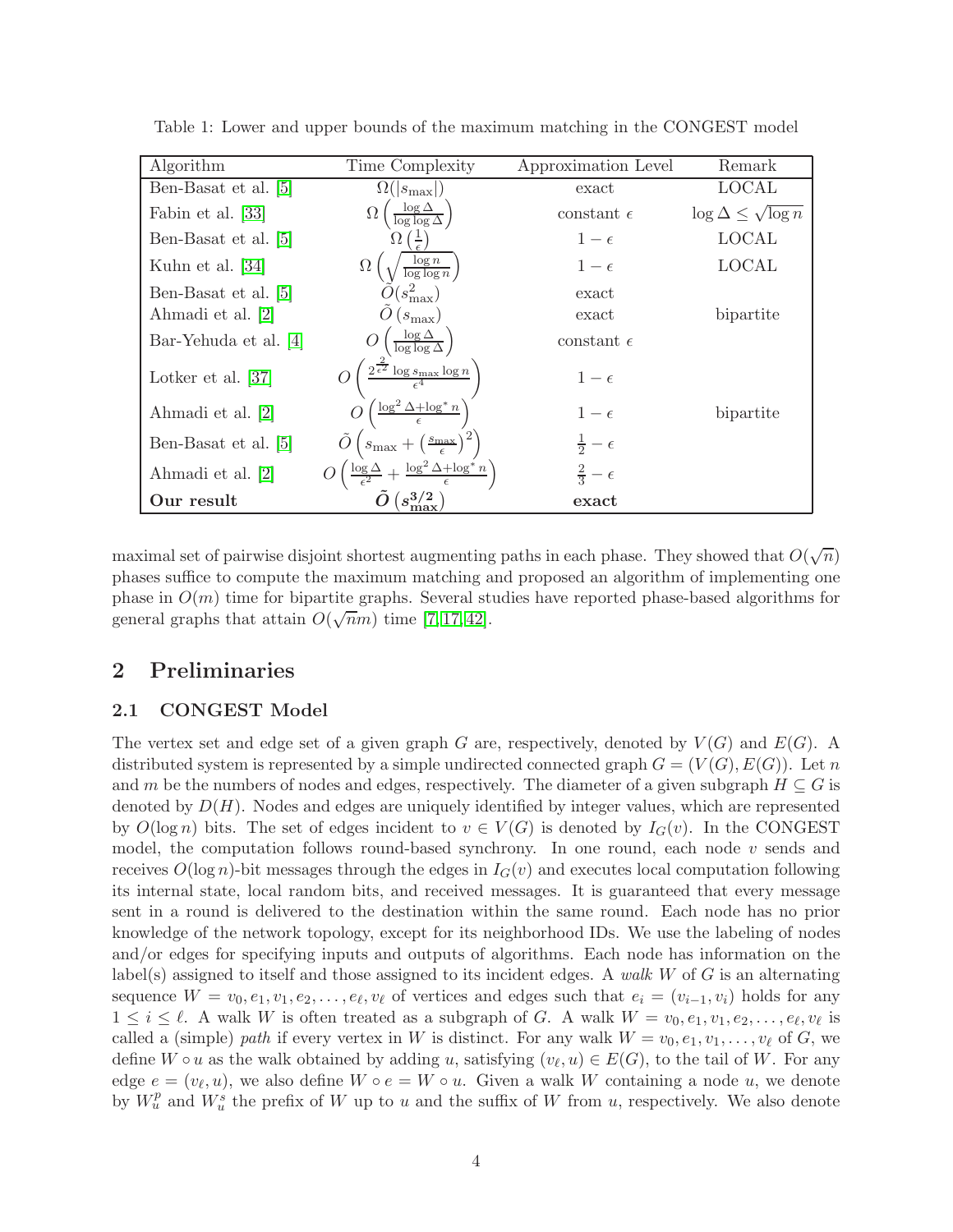the inversion of the walk  $W = v_0, e_1, v_1, \ldots, v_\ell$  (i.e., the walk  $v_\ell, e_\ell, v_{\ell-1}, e_{\ell-1}, \ldots, v_0$ ) by W. The length of a walk  $P$  is represented by  $|P|$ .

#### 2.2 Matching and Augmenting Path

For a graph  $G = (V, E)$ , a matching  $M \subseteq E$  is a set of edges that do not share endpoints. A node v is called a *matched node* if M intersects IG(v), or an *unmatched node* otherwise. A path  $P = v_0, e_0, v_1, e_1, \ldots, v_\ell$  is called an *alternating path* if  $\mathbf{I}_M(e_i) + \mathbf{I}_M(e_{i+1}) = 1$  holds for any  $1 ≤ i ≤ l − 1<sup>2</sup>$  $1 ≤ i ≤ l − 1<sup>2</sup>$  $1 ≤ i ≤ l − 1<sup>2</sup>$ . If the length |P| of P satisfies |P| mod  $2 = θ$ , P is called  $θ$ -alternating. The value  $θ$ is called the *parity* of P. By definition, any 0-alternating (1-alternating) path from an unmatched node f finishes with a non-matching (matching) edge. Oue to a technical issue, we regard the path of length zero as a 0-alternating path. For any  $\theta \in \{0,1\}$  and  $u, v \in V(G)$ , we define  $r^{\theta}(u, v)$  as the length of the shortest  $\theta$ -alternating path between u and v. An *augmenting path* is an alternating path connecting two unmatched nodes. We say that  $(G, M)$  has an augmenting path if there exists an augmenting path in  $G$  with respect to  $M$ . The following proposition is a well-known fact in the maximum matching problem.

**Proposition 2.** Given a matching  $M \subseteq E(G)$  of graph G, M is the maximum matching if and *only if* (G, M) *has no augmenting path.*

#### 2.3 Approximate Maximum Matching

Our algorithm uses an  $O(1)$ -approximate upper bound for the maximum matching size of the input graph. To obtain the upper bound, we run the  $O(\log n)$ -round randomized maximal matching algorithm [\[29\]](#page-17-12) as a preprocessing step. Let  $M^*$  be the computed maximal matching. Since any maximal matching is a  $(1/2)$ -approximate maximum matching, one can obtain the bound  $2|M^*| \ge$  $s_{\text{max}}$ . The size  $s_{\text{max}}$  is at least half of the diameter  $D(G)$ , and thus we can spend  $O(D(G)) = O(s_{\text{max}})$ rounds for counting and propagating the number of edges in M∗ . That is, it is possible to provide each node with the value of  $2|M^*|$  by the preprocessing of  $O(D(G) + \log n) = O(s_{\max} + \log n)$ rounds. In the following argument, we denote  $\hat{s} = 2s^*$ , the value of which is available to each node.

#### 2.4 Maximum-Matching Verification Algorithm

Our algorithm uses the algorithm by Ahmadi et al.'s [\[1\]](#page-15-4) for maximum-matching verification as a building block. Although the original algorithm is designed for the verification of maximum matching, it provides each node with information on the length of alternating paths to the closest unmatched nodes. Precisely, the following lemma holds.

**Theorem 2** (Ahmadi et al. [\[1\]](#page-15-4)). Assume that a graph  $G = (V, E)$  and a matching  $M \subseteq E$ *are given, and let* W *be the set of all unmatched nodes. There exist two* O(ℓ)*-round randomized CONGEST algorithms*  $\mathsf{MV}(M, \ell, f)$  *and*  $\mathsf{PART}(M, \ell)$  *that output the following information at every node*  $v \in V(G)$  *with a probability of at least*  $1 - 1/n^c$  *for an arbitrarily large constant*  $c > 1$ *.* 

*1. Given M*, a nonnegative integer  $\ell$ , and a node  $f \in W$ ,  $MV(M, \ell, f)$  outputs the pair  $(\theta, r^{\theta}(f, v))$ *at each node* v *if*  $r^{\theta}(f, v) \leq \ell$  *holds (if the condition is satisfied for both*  $\theta = 0$  *and*  $\theta = 1$ *, v outputs two pairs). The algorithm*  $\mathsf{MV}(M, \ell, f)$  *is initiated only by the node* f *(with the value* ℓ*), and other nodes do not require information on the ID of* f *and value* ℓ *at the initial stage.*

<span id="page-4-0"></span><sup>&</sup>lt;sup>2</sup>The indicator function  $\mathbf{I}_X(x)$  returns one if  $x \in X$  and zero otherwise.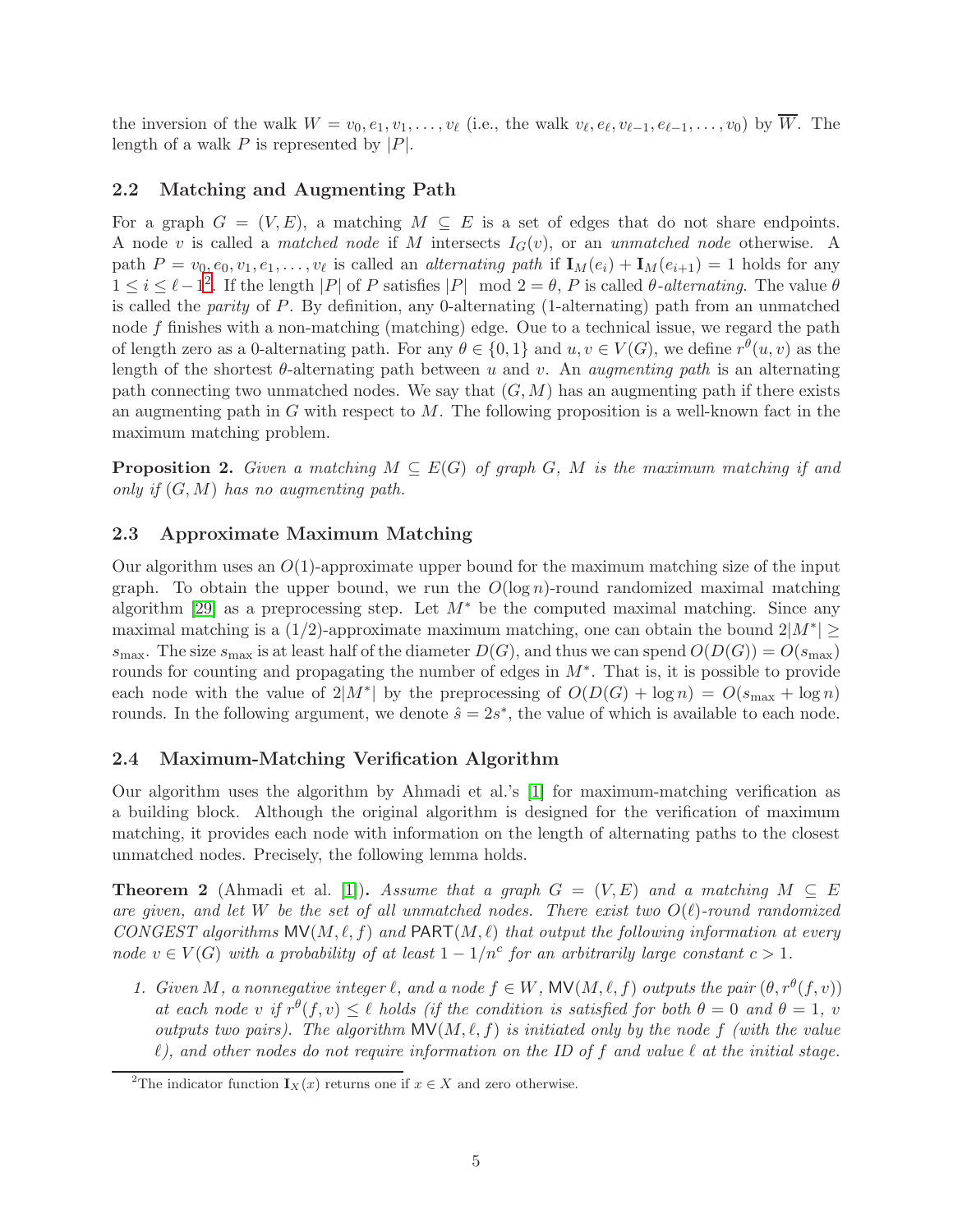2. The algorithm  $\text{PART}(M, \ell)$  outputs a partition  $V^1, V^2, \ldots, V^N$  of  $V(G)$  (as the label i for *each node in*  $V^i$  *such that* (*a*) the subgraph  $G^i$  induced by  $V^i$  contains exactly two unmatched  $\int$ *nodes*  $f^i$  *and*  $g^i$  *as well as an augmenting path between*  $f^i_1$  *and*  $g^i_2$  *of length at most*  $\ell$  *and*  $(b)$ *the diameter of*  $G^i$  *is*  $O(\ell)$ *.* 

While the original paper [\[1\]](#page-15-4) presents a single algorithm returning the outputs of both MV and PART, we intentionally separate it into two algorithms with different roles for clarity. Note that our matching-construction algorithm uses random bits only in the runs of these algorithms. As our algorithm activates them in  $O(poly(n))$  time as subroutines, we can guarantee that our algorithm has a high probability of success by taking a sufficiently large c. Hence, we do not pay much attention to the failure probability of our algorithm. Any stochastic statement in the following argument also holds with probability  $1 - n^c$  for an arbitrary constant  $c > 1$ .

## 3 Computing the Maximum Matching in CONGEST

As explained in the introduction, the maximum matching problem is reducible to the problem of finding an augmenting path. We first present two key results below.

<span id="page-5-0"></span>Lemma 1. *Let* M *be a matching of* G*. Provided that* (G, M) *has exactly two unmatched nodes*  $f, g \in V_G$  and contains an augmenting path of length at most  $\ell$  between  $f$  and  $g$ , there exists an  $O(\ell^2)$ -round randomized algorithm that outputs an augmenting path connecting f and g.

<span id="page-5-1"></span>Lemma 2. *Let* M *be a matching of* G*. Provided that* (G, M) *has exactly two unmatched nodes*  $f, g \in V_G$  and contains an augmenting path between f and g, there exists an  $O(n)$ -round randomized *algorithm that outputs an augmenting path that includes* f*.*

The outputs of both algorithms are the labels to the edges in the computed augmented path. To prove the lemmas, one can utilize the output of the algorithm PART. We first run the verification algorithm  $PART(M, \ell)$  (for Lemma [1\)](#page-5-0) or PART $(M, \hat{s})$  (for Lemma [2\)](#page-5-1) as a preprocessing step and then execute the algorithms of Lemma [1](#page-5-0) or [2](#page-5-1) for each  $G<sup>i</sup>$  output by PART independently. Note that each  $G^i$  contains only matched nodes and two unmatched nodes; thus,  $|V(G^i)| \leq 2|M| + 2$ holds for any  $G^i$ . Then, the following corollary is deduced:

**Corollary 1.** There exist two randomized algorithms  $A(M, \ell)$  and  $B(M)$  satisfying the following *conditions, respectively:*

- For any graph  $G = (V, E)$  and matching  $M \subseteq E$ ,  $A(M, \ell)$  finds a nonempty set of vertexdisjoint augmenting paths within  $O(\ell^2)$  *rounds if*  $(G, M)$  *has an augmenting path of length at*  $most$   $\ell$ *.*
- For any graph  $G = (V, E)$  and matching  $M \subseteq E$ ,  $B(M)$  finds a nonempty set of vertex-disjoint *augmenting paths of*  $(G, M)$  *within*  $O(|M|)$  *rounds if*  $(G, M)$  *has an augmenting path.*

We present an  $O(s_{\max}^{3/2} + \log n)$ -round algorithm for computing the maximum matching using the algorithms  $A(M, \ell)$  and  $B(M)$ . The pseudocode of the whole algorithm is presented in Algorithm [1.](#page-6-0) It basically follows the standard idea of centralized maximum matching algorithms, i.e., finding an augmenting path and improving the current matching iteratively. The first  $\hat{s} - \sqrt{\hat{s}}$ iterations use  $A(M, \ell)$  (lines 1–4), and the remaining  $\sqrt{\hat{s}}$  iterations use  $B(M)$ . In the *i*-th iteration, the algorithm  $A(M,\ell)$  runs with  $\ell = \lceil 2\hat{s}/(2\hat{s}-i) \rceil$ . This setting comes from Proposition [1.](#page-2-0) The improvement of the current matching by a given augmenting path is simply a local operation and is realized by flipping the labels of matching edges and non-matching edges on the path. The correctness and running time of Algorithm [1](#page-6-0) are analyzed below.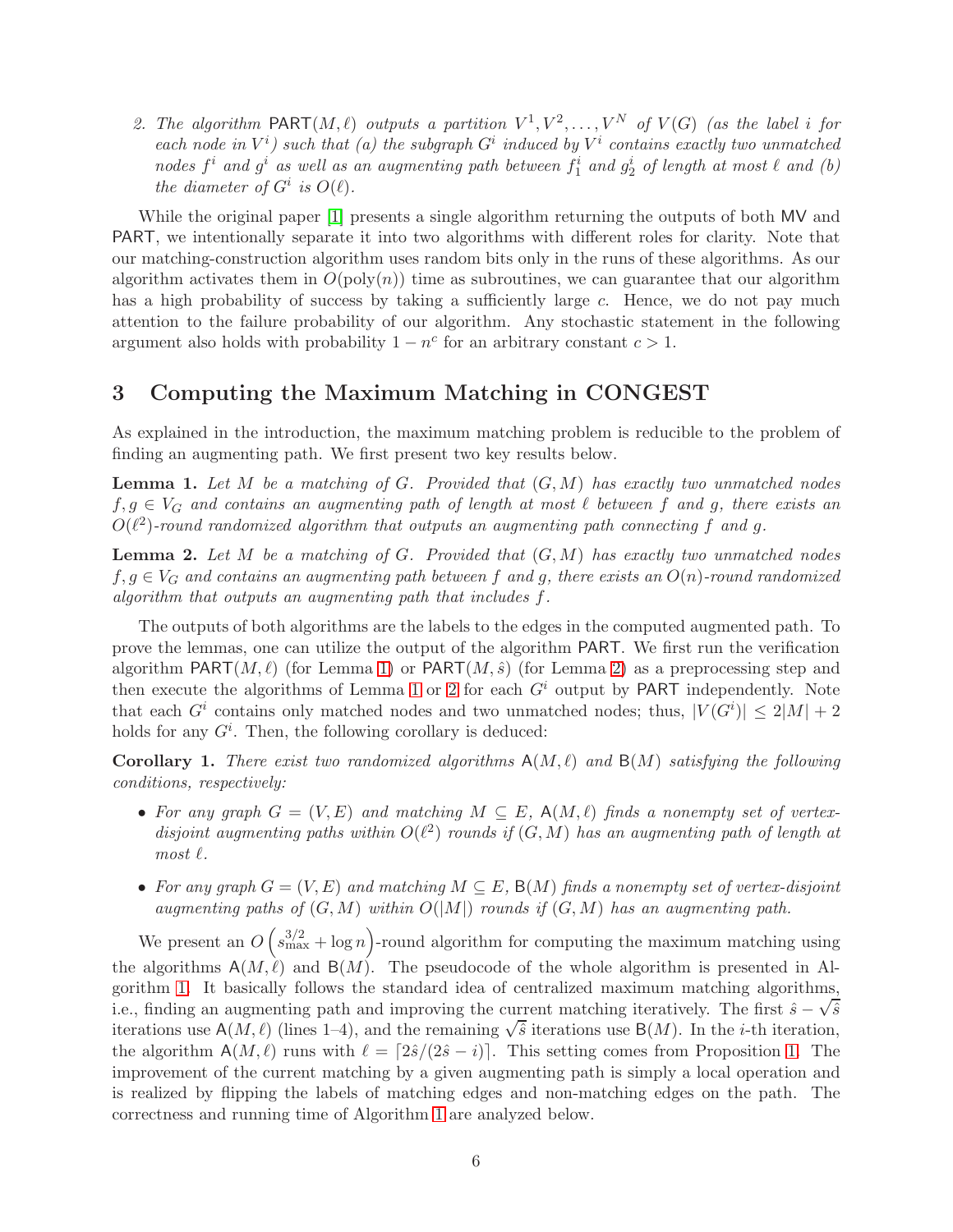<span id="page-6-0"></span>**Algorithm 1** Constructing a maximum matching in  $O(n^{3/2})$  rounds.

- 1: for  $i = 1; i \leq \hat{s} \sqrt{\hat{s}}; i + +$ **do**
- 2: run the algorithm  $A(M, \ell)$  with  $\ell = \lceil 2\hat{s}/(\hat{s} i) \rceil$  for  $O(\ell)$  rounds.<br>3: **if**  $A(M, \ell)$  finds a nonempty set of vertex-disjoint augmenting
- if  $A(M,\ell)$  finds a nonempty set of vertex-disjoint augmenting paths within  $O(\ell)$  rounds, then
- 4: improve the current matching using the set of vertex-disjoint augmenting paths.
- 5: for  $i = 1; i \leq \sqrt{\hat{s}}; i + +$  do
- 6: run the algorithm  $B(M)$  for  $O(\hat{s})$  rounds.
- 7: if  $B(M)$  finds a nonempty set of vertex-disjoint augmenting paths within  $O(\hat{s})$  rounds, then
- 8: improve the current matching  $M$  using the set of vertex-disjoint augmenting paths.

**Lemma 3.** Algorithm [1](#page-6-0) constructs a maximum matching with high probability in  $O(s_{\max}^{3/2} + \log n)$ *rounds.*

*Proof.* Let  $s(i)$  be the matching size at the end of i iterations of the algorithm  $A(M,\ell)$ . We show that  $s(\hat{s}-s_{\max}+j) \geq j$  holds for any  $0 \leq j \leq s_{\max}-\sqrt{\hat{s}}$ . It implies that the matching size is at least  $s_{\text{max}} - \sqrt{\hat{s}}$  after the application of A(M, ·). Therefore, the maximum matching is constructed by  $\sqrt{\hat{s}}$  iterations of the algorithm B(M). The proof of the statement above follows the induction on j. (Basis) If  $j = 0$ , the statement trivially holds. (Inductive step) As the induction hypothesis, suppose  $s(\hat{s}-s_{\text{max}}+j') \geq j'$  holds. If  $s(\hat{s}-s_{\text{max}}+j') \geq j'+1$ , then the statement holds. Therefore, we consider the case in which  $s(\hat{s}-s+j')=j'$  holds. By Proposition [1,](#page-2-0) there exists an augmenting path of length at most  $\lfloor 2s_{\text{max}}/(s_{\text{max}}-j') \rfloor \leq 2\hat{s}/(s_{\text{max}}-j') = 2\hat{s}/(\hat{s}-(\hat{s}-s_{\text{max}}+j')) \leq 2\hat{s}/(\hat{s}-(\hat{s}-s_{\text{max}}+(j'+1)))$ at the end of  $\hat{s} - s_{\text{max}} + j'$  iterations of the algorithm  $A(M, \ell)$ . Hence, the size of the matching is increased by at least one in the  $(\hat{s} - s_{\text{max}} + j' + 1)$ -th iteration.

Now, we show the running-time analysis of Algorithm [1.](#page-6-0) As  $A(M, \ell)$  is repeated  $\hat{s} - \sqrt{\hat{s}}$  times and  $B(M)$  is repeated  $\sqrt{\hat{s}}$  times, the running time of Algorithm [1](#page-6-0) is as follows.

$$
O(s_{\max} + \log n) + O\left(\sum_{i=1}^{\hat{s}-\sqrt{\hat{s}}} \left(\left\lceil \frac{2\hat{s}}{\hat{s}-i} \right\rceil \right)^2\right) + O\left(\hat{s}\sqrt{\hat{s}}\right)
$$
  
\n
$$
= O\left(\sum_{i=1}^{\hat{s}-\sqrt{\hat{s}}} \left(\frac{\hat{s}}{\hat{s}-i}\right)^2 + \hat{s} - \sqrt{\hat{s}} + \hat{s}\sqrt{\hat{s}} + \log n\right)
$$
  
\n
$$
= O\left(\sum_{i=\sqrt{\hat{s}}}^{\hat{s}-1} \left(\frac{\hat{s}}{i}\right)^2 + \hat{s}\sqrt{\hat{s}} + \log n\right)
$$
  
\n
$$
= O\left(\hat{s}^2 \sum_{i=\sqrt{\hat{s}}}^{\hat{s}-1} \left(\frac{1}{i}\right)^2 + \hat{s}\sqrt{\hat{s}} + \log n\right)
$$
  
\n
$$
= O\left(\hat{s}^2 \frac{1}{\sqrt{\hat{s}}} + \hat{s}\sqrt{\hat{s}} + \log n\right)
$$
  
\n
$$
= O\left(\hat{s}^{3/2} + \log n\right)
$$
  
\n
$$
= O\left(s_{\max}^{3/2} + \log n\right).
$$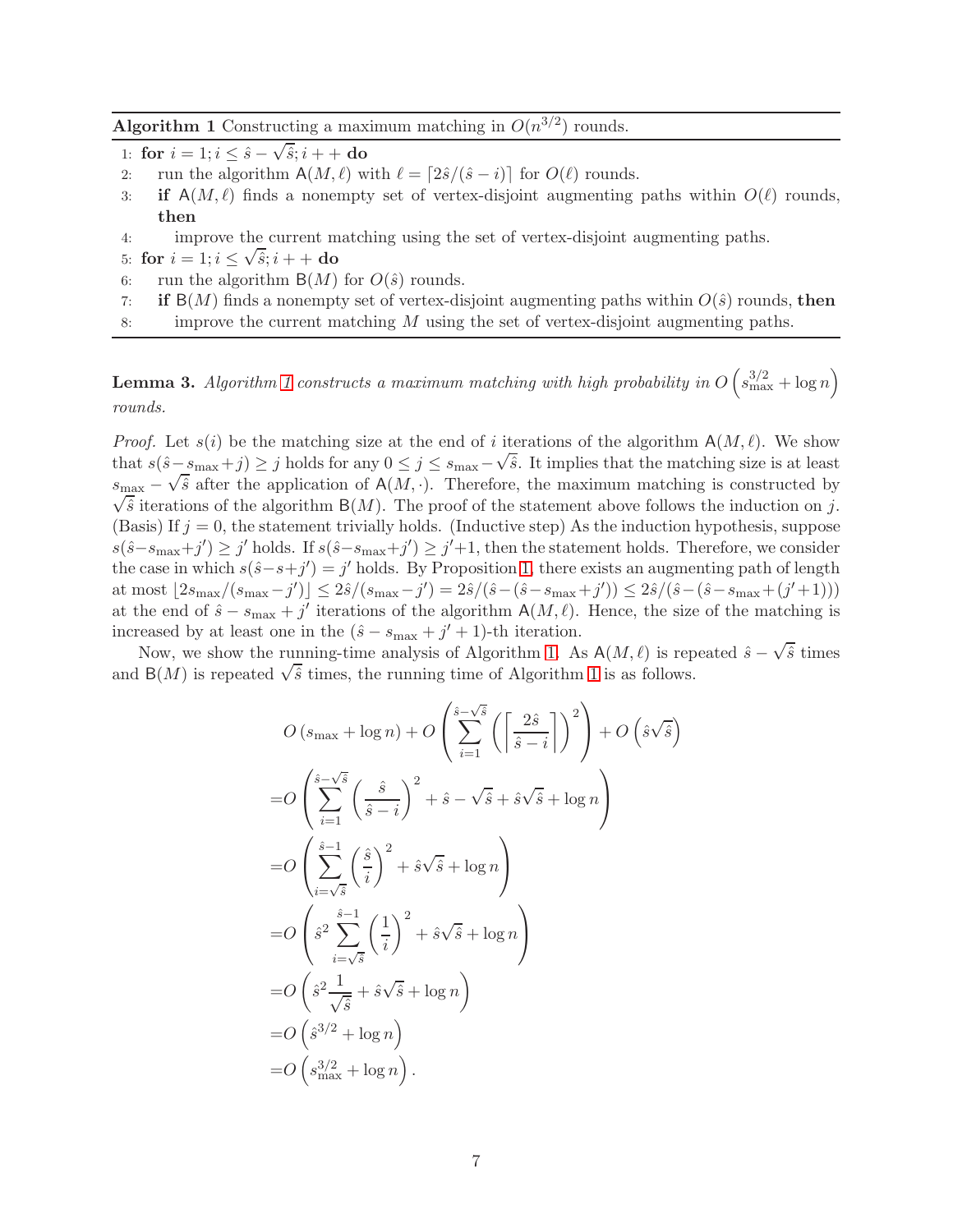<span id="page-7-0"></span>**Algorithm 2** Construction of the augmenting path  $CAP((G, M), f, g, \ell)$  for node  $v_i$ .

**Require:** The path  $P_0$  is an augmenting path with length  $\ell$  from  $f$  to  $g$ . 1:  $P_0, P_1, \ldots, P_\ell$ : initially  $\emptyset$ . 2: target  $= q$ 3: for  $i = 1; i \leq \ell; i + +$  do<br>4: if h is even then if  $h$  is even then 5: target chooses the node  $v_{\ell-i}$  that satisfies  $\mathbf{I}_M((\text{target}, v_{\ell-i})) = 1$ . 6:  $P_{\ell-i} \leftarrow P_{\ell-i+1} \cup \{(\text{target}, v_{\ell-i})\}.$ 7: target  $\leftarrow v_{\ell-i}$ . 8: else 9: run the algorithm MV( $M, \ell - i, f$ ) with the subgraph  $H_{\ell - i+1}$  induced by  $V(G - P_{\ell - i+1})$  as the input. 10: for any  $v \in V(G - P_{\ell-i+1})$ , the node v sends  $r^0_{H_{\ell-i+1}}(f, v)$  to its neighborhood. 11: target chooses the node  $v_{\ell-i}$  that satisfies  $\mathbf{I}_M((\text{target}, v_{\ell-i})) = 0$  and  $r_{H_{\ell-i+1}}^0(f, v_{\ell-i}) = \ell-i$ . 12:  $P_{\ell-i} \leftarrow P_{\ell-i+1} \cup \{(\text{target}, v_{\ell-i})\}.$ 13: target  $\leftarrow v_{\ell-i}$ .

 $\Box$ 

The following sections are devoted to proving Lemmas [1](#page-5-0) and [2.](#page-5-1) Since the presented algorithms are intended to run in each  $G^i$  returned by the preprocessing run of  $\text{PART}(M, \cdot)$ , without loss of generality, we assume that G has exactly two unmatched nodes  $f$  and  $q$  with an augmenting path between them. In addition, it is assumed that one of  $f$  and  $g$  is elected as a primary unmatched node (referred to as f hereafter). This election process is easily implemented in  $O(\ell)$  rounds because the distance between f and g is at most  $\ell$ . When we argue the existence of augmenting or alternating paths in a subgraph  $H = (V(H), E(H))$  of G, the matching  $M \cap E(H)$  of graph H is considered without explicit notice. Given a subgraph  $H \subseteq G$ , we denote the length of the shortest odd (even) alternating path from f to v in H by  $r_H^1(f, v)$   $(r_H^0(f, v))$ . If no odd or even alternating path exists from f to v in H, then we define  $r_H^1(f, v) = \infty$  or  $r_H^0(f, v) = \infty$ . As sentinels, we also define  $r_H^0(f, f)$  as  $\infty$  and  $r_H^1(f, f)$  as 0.

## 4 Construction of Augmenting Path in  $O(\ell^2)$  Rounds

#### 4.1 Outline

Let  $P = v_0, v_1, \ldots, v_\ell$  be the shortest augmenting path from f to g (i.e.,  $f = v_0$  and  $g = v_\ell$ ) and  $P_i = P_{v_i}^s$  for short. The key idea of the algorithm is to find the predecessor of each node  $v_i$  along P sequentially. Note that it does not suffice to choose a neighbor v of  $v_i$  with  $r_G^{\theta}(f, v) = i - 1$ and  $\mathbf{I}_M(v_i, v) = \theta$  for  $\theta = (i - 1) \mod 2$  as the predecessor. This strategy is problematic in the scenario in which there exists two neighbors v and u such that  $r_G^{\theta}(f, v) = r_G^{\theta}(f, u) = i - 1$  and  $\mathbf{I}_M(v_i, u) = \mathbf{I}_M(v_i, v) = \theta$  for  $\theta = (i - 1) \mod 2$ , where u is the correct successor. While v is guaranteed to have the alternating path  $Q$  from  $f$  to  $v$  of length  $i - 1$ , it can intersect  $P_i$ . Then, the concatenation  $Q \circ (v_i, v) \circ P_i$  is not simple. That is, it is not an augmenting path. To avoid this scenario, the algorithm finds the predecessor of  $v_i$  in the graph  $G - P_i$ , where  $G - P_i$  is the induced graph by  $V(G)\backslash V(P_i)$ . If some neighbor v of  $v_i$  satisfies  $r^{\theta}_{G-P_i}(f, v) = i - 1$  and  $\mathbf{I}_M(v_i, v) = 1 - \theta$ , the concatenated walk  $Q \circ (v_i, v) \circ P_i$  is guaranteed to be simple.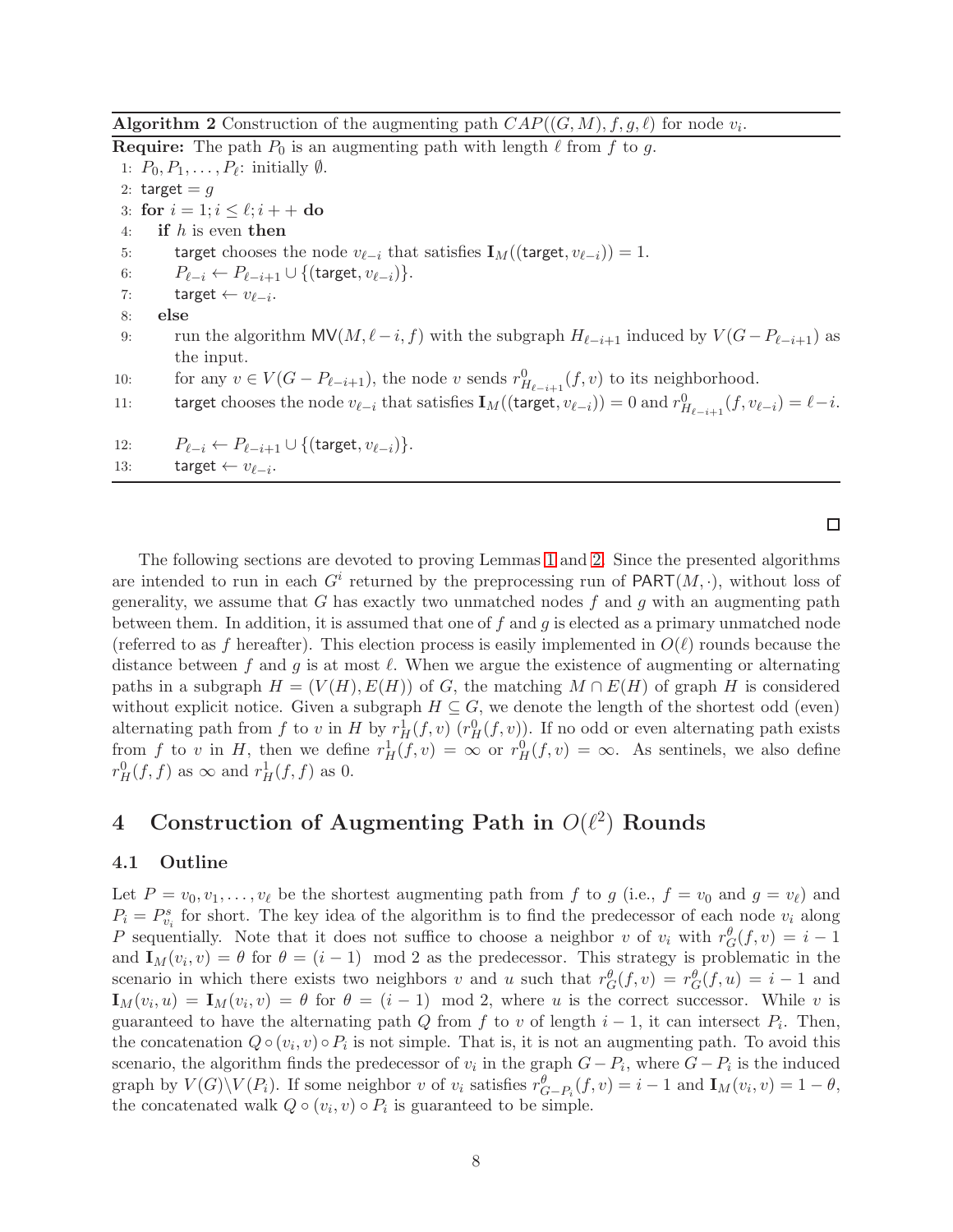#### 4.2 Algorithm Details

Algorithm [2](#page-7-0) details the algorithm for constructing the augmenting path in  $O(\ell^2)$  rounds. The algorithm consists of  $\ell$  steps. In the *i*-th step, it finds the predecessor of  $v_{\ell-i}$ . Assume that the algorithm has already found  $P_{\ell-i+1}$  at the beginning of the *i*-th step. Any node in  $V(P_{\ell-i+1})$  $\{v_{\ell-i+1}\}\$  quits the algorithm (with the information of the predecessor in  $P_i$ ), and thus, the nodes still running the algorithm are given by  $V(G - P_{\ell-i+1})$ . If i is even, the edge  $(v_{\ell-i}, v_{\ell-i+1})$  is the matching edge, and thus, the algorithm determines the neighbor of  $v_{\ell-i+1}$  connected by the edge with  $M$  as the predecessor. Otherwise, the nodes still participating in the algorithm run  $MV(M, \ell-i+1, f)$  (that is, they run in the graph  $G - P_{\ell-i+1}$ ) The algorithm decides an arbitrary neighbor v of  $v_i$  satisfying  $r_{G-P_{\ell-i+1}}^0(f,v) = \ell-i-1$  and  $\mathbf{I}_M(v,v_i) = 0$  as the predecessor of  $v_{\ell-i}$ .

### <span id="page-8-0"></span>Lemma 4. *Algorithm [2](#page-7-0) constructs an augmenting path between* f *and* g *with high probability in*  $O(\ell^2)$  *rounds.*

*Proof.* Let  $z_0 = g$  and  $z_i$  be the node that satisfies target  $z_i$  at the end of the *i*-th iteration for  $1 \leq i \leq \ell$ . Let  $H_i$  be a subgraph induced by  $V(G - P_i)$ . We prove the statement that  $P_{\ell-h}$  is a  $(h)$ mod 2)-alternating path between  $z_0$  and  $z_h$ . As  $r_G^0(f, z_\ell) \le r_{H_1}^0(f, z_\ell) = 0$ ,  $z_\ell = v$  holds, and thus, we obtain  $P_0$  as an augmenting path of length  $\ell$  from  $f$  to  $g$  by setting  $h = \ell$ . The proof follows the induction on h. (Basis) Since  $z_0$  chooses the node  $z_1$  that satisfies  $\mathbf{I}_M((\text{target}, v_{\ell-1})) = 0$  and  $r_{H_{\ell}}^0(f, v_{\ell-1}) = \ell - 1$  in the first iteration of Algorithm [2,](#page-7-0)  $P_{\ell-1} = \{(z_0, z_1)\}\$ is a 1-alternating path between  $z_0$  and  $z_1$ . (Inductive Step) As the induction hypothesis, suppose there exists a  $(h' \mod 2)$ alternating path between  $z_0$  and  $z_{h'}$  at the end of the h'-th iteration. Because  $r_{H_{e-h'+1}}^{h'}$  mod 2  $\frac{h'}{H_{\ell-h'+1}}$ <sup>2</sup> $(f, z_{h'}) =$  $\ell - h'$  holds by the definition of  $z_{h'}$ , there exists an edge  $(z_{h'}, v)$  that satisfies  $\mathbf{I}_M((z_{h'}, v)) = h'$ mod 2, and  $r_{H_{2n+1}}^{(h'+1) \mod 2}$  $H_{\ell-h'}^{(h+1) \mod 2}(f, v) = \ell - h' - 1$  holds. Therefore,  $z_{h'}$  can choose the node  $z_{h'+1}$  that satisfies  $\mathbf{I}_M((\text{target}, z_{h'+1})) = h' \mod 2$  and  $r^0_{H_{\ell-h'}}(f, z_{h'+1}) = \ell - h' - 1$  in the  $(h'+1)$ -th iteration of Algorithm [2.](#page-7-0) Hence,  $P^{\ell-h'} \circ \{(z_{h'}, z_{h'+1})\}$  is a  $((h+1) \mod 2)$ -alternating path between  $z_0$  and  $z_{h'+1}$  at the end of the  $(h'+1)$ -th iteration.

We show the running-time analysis of Algorithm [2.](#page-7-0) The algorithm consists of  $\ell$  iterations. As each iteration is obliviously implemented in  $O(\ell)$  rounds, the running time of Algorithm [2](#page-7-0) is  $O(\ell^2)$ rounds.  $\Box$ 

Theorem [1](#page-5-0) trivially follows from Lemma [4.](#page-8-0)

### 5 Construction of Augmenting Path in  $O(n)$  Rounds

#### <span id="page-8-1"></span>5.1 Outline

We first introduce several auxiliary notions and definitions. Given a subgraph  $H \subseteq G$  and  $\theta \in \{0,1\}$ , a node  $v \in V_H$  is called  $\theta$ -reachable in H if  $r_H^{\theta}(f, v)$  is finite. In addition, v is called *bireachable* in H if it is both 1-reachable and 0-reachable in  $H$ . A node that is neither 1-reachable nor 0-reachable in H is called *unreachable* in H. A node that is  $\theta$ -reachable for some  $\theta \in \{0,1\}$  in H but not bireachable in H is called *strictly*  $\theta$ -reachable in H. Given two spanning subgraphs  $H_1$  and  $H_2$  of G, we say that a node  $v \in V(H_1)$  *preserves the reachability* of  $H_2$  in  $H_1$  if for any  $\theta \in \{0,1\}$ , the θ-reachability of v in  $H_2$  implies that in  $H_1$ . A graph  $H_1$  is said to preserve the reachability of  $H_2$  if any node  $v \in V(H_1)$  preserves the reachability of  $H_2$  in  $H_1$ , which is denoted by  $H_1 \succ H_2$ . We define  $r_H(f, v) = \min_{\theta \in \{0,1\}} r_H^{\theta}(f, v)$  and  $\gamma_H(v) = \operatorname{argmin}_{\theta \in \{0,1\}} r_H^{\theta}(f, v)$ . Note that  $r_H^0(f, v) = r_H^1(f, v)$ does not hold, because  $r_H^0(f, v)$  is even and  $r_H^1(f, v)$  is odd. When  $r_H^0(f, v) = \infty$  and  $r_H^1(f, v) = \infty$ hold,  $\gamma_H(v)$  is defined as zero. We assume that any node v unreachable from f in G does not join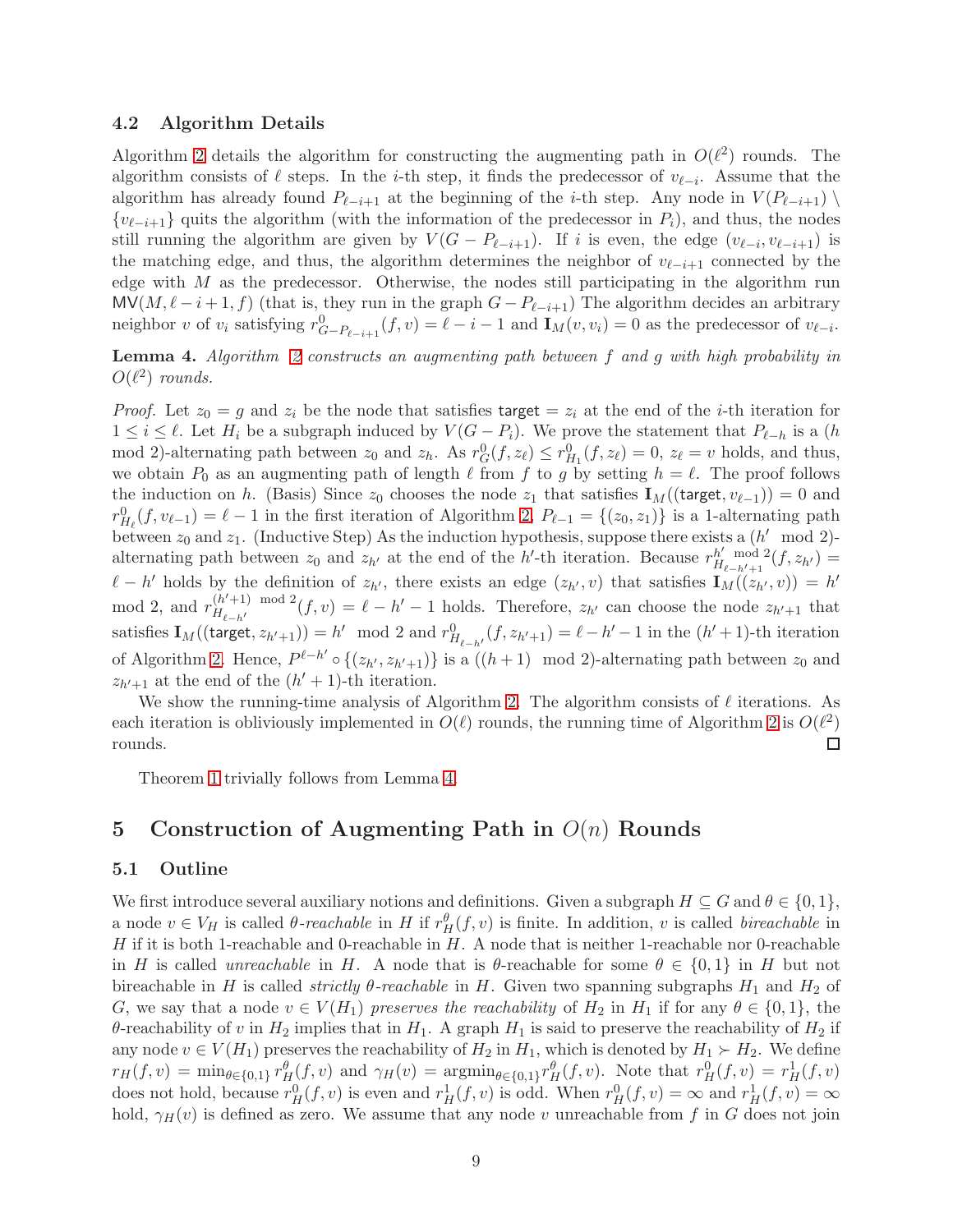

<span id="page-9-0"></span>Figure 1: Examples of the alternating base tree. Bold lines are matching edges, and thin lines are unmatched edges.

our algorithm. Therefore, without loss of generality, we assume that none of the nodes  $v \in V_G$ are unreachable in G without loss of generality. In addition, we assume that any node  $v \in V_G$ has information on the values of  $r_G^0(f, v)$  and  $r_G^1(f, v)$  at the beginning of the algorithm. This assumption is realized by activating  $MV(M, n, f)$  as a preprocessing step.

The key idea of our proof is to construct a *sparse certificate* H, which is a spanning subgraph  $H \subseteq G$  of  $O(n)$  edges satisfying  $H \succ G$ . If such a graph is obtained, the trivial centralized approach (i.e., the approach in which f collects the whole topological information of  $H$ ) yields an  $O(n)$ -round algorithm for constructing the augmenting path. For constructing sparse certificates, we first introduce a novel tree structure associated with  $G, M$ , and  $f$ :

Definition 1 (Alternating base tree). *An* alternating base tree *for* G*,* M*, and* f *is the rooted spanning tree* T *of* G *satisfying the following conditions:*

- $f$  *is the root of*  $T$ *.*
- For any  $v \in V(G)$ , the edge from v to its parent in T is the last edge of the shortest alternating path from f to v in G. Formally, letting  $\textsf{par}_T(v)$  be the parent of  $v \in V(G) \setminus \{f\}$  in T,  $r_G^{\gamma_G(v)}$  $G_G^{G(v)}(f,v) = r_G^{1-\gamma_G(v)}(f, \mathsf{par}_T(v)) + 1$  and  $\mathbf{I}_M((v, \mathsf{par}_{T_I}(v))) = 1 - \gamma_G(v)$  hold for any  $v \in G$  $V(G) \setminus \{f\}.$

It is not difficult to check that such a spanning tree always exists. As a node might have two or more shortest alternating paths,  $T$  is not uniquely determined (see Figure [1](#page-9-0) (1) and (2) for examples). In the following argument, however, we fix an arbitrarily chosen alternating base tree T. It should be emphasized that the alternating base tree does not necessarily contain an alternating path from f to each node v. For example, both alternating base trees in Figure [1](#page-9-0) have no alternating path from  $f$  to  $v_9$ .

Fixing T, the subscript T of the notation  $\text{par}_T(v)$  is omitted in the following argument. We define  $ep(v)$  as the edge from v to its parent and  $T_v$  as the subtree of T rooted by v. Any non-tree edge  $e = (u, w) \in E(G) \setminus E(T)$  and the unique path from u to w in T form a simple cycle in G, which is denoted by  $\mathsf{cyc}(e)$ .

The sparse certificate is obtained by incrementally augmenting edges to T. For any  $1 \leq k \leq n$ , we define the *level-k edge set*  $F_k$  as  $F_k = \{(u, v) \mid (u, v) \in E(G) \setminus M \wedge \max(r_G^0(f, u), r_G^0(f, v)) =$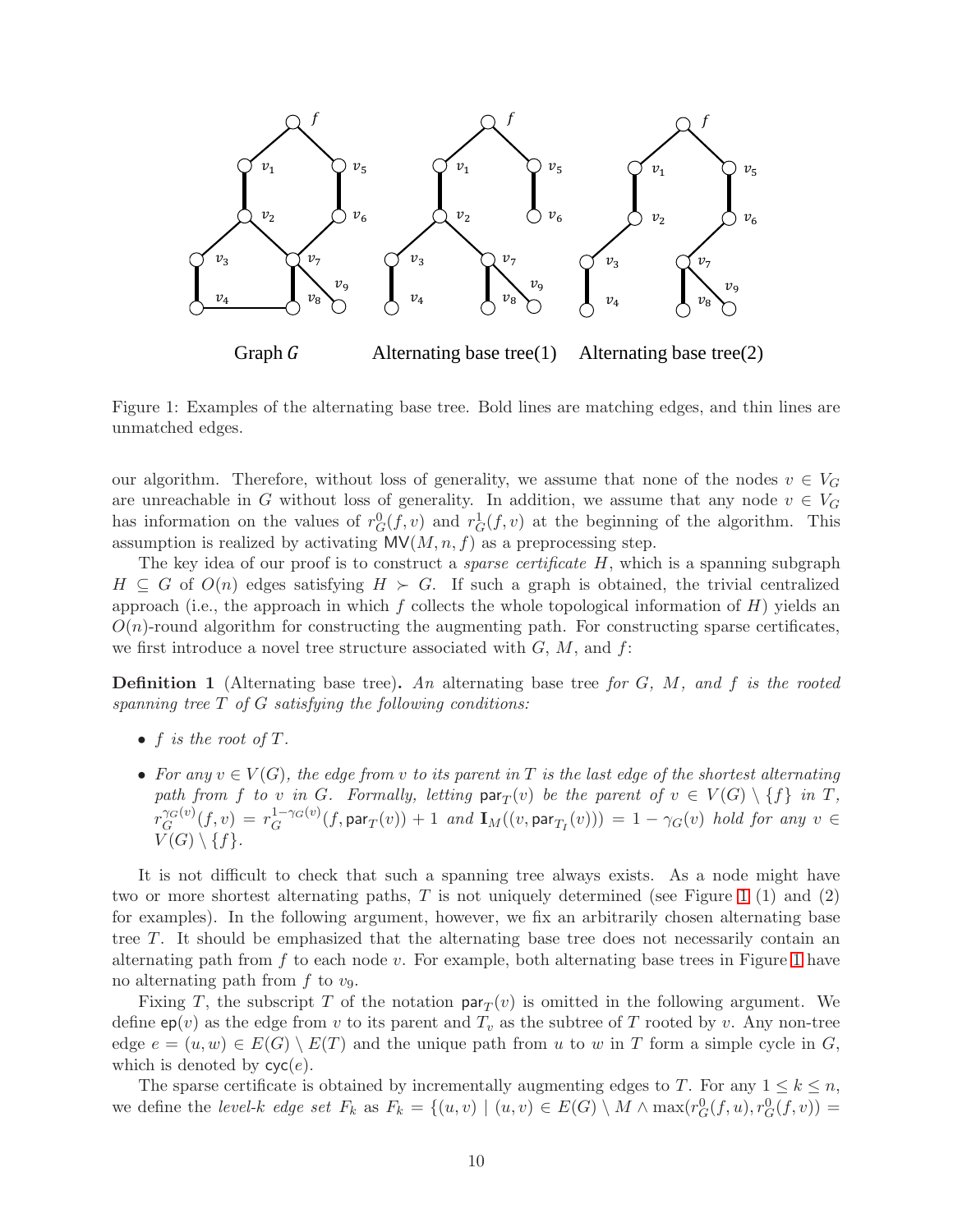$k\} \cup \{(u,v) \mid (u,v) \in M \wedge \max(r_G^1(f,u), r_G^1(f,v)) = k\}.$  We also define  $F_{\leq k} = \bigcup_{0 \leq i \leq k} F_{k}$  and  $G_k = T + F_{\leq k}$ . Moreover, we define  $F_0 = \emptyset$  as a sentinel. Let  $B_k$  be the set of all the bridges (i.e., the edge forming a cut of size one) in  $G_k$ . Note that  $B_h$  is a subset of  $E(T)$  because T is a spanning tree of G. The following lemma is the key technical ingredient of our construction.

<span id="page-10-0"></span>**Lemma 5.** Let  $F_k^c \subseteq F_k \setminus E(T)$  be an arbitrary subset of non-tree edges in  $F_k$  satisfying  $B_{k-1} \setminus B_k \subseteq$  $\cup_{e \in F_k^c} E(\text{cyc}(e))$ . Then,  $(T + \cup_{1 \leq i \leq k} F_i^c) \succ G_k$  holds. In addition, the edge set  $F^c = \cup_{0 \leq i \leq k} F_i^c$ *contains at most*  $n - 1$  *edges.* 

This lemma naturally yields the following incremental construction of sparse certificates: each node v identifies k such that  $ep(v) \in B_{k-1} \setminus B_k$  holds, and if  $T_v$  has an outgoing edge e belonging to  $F_k$ , v adds e to  $F_k^c$  (if  $F_k$  contains two or more outgoing edges, one is chosen arbitrarily). Since  $cyc(e)$  obliviously covers  $ep(v)$ , the constructed edge set  $F_k^c$  satisfies the lemma. Consequently,  $H = T + \bigcup_{1 \leq i \leq n} F_i^c \succ G_n$  is satisfied, and thus, H is a sparse certificate.

Considering the distributed construction of  $H$ , a useful property of Lemma [5](#page-10-0) is that one does not have to wait for the computation of  $F_k^c$  to start the computation of  $F_{k+1}^c$ . As the information on  $r_G^{\theta}(f, v)$  for  $\theta \in \{0, 1\}$  is available to v, each node can identify the level of each incident edge. Thus, the construction of  $F_k^c$  for all k can be executed in parallel. The details of the distributed construction is explained in Section [5.3.](#page-13-0)

#### 5.2 Proof Details

Before proving Lemma [5,](#page-10-0) we prove an auxiliary lemma.

<span id="page-10-1"></span>**Lemma 6.** For any  $\theta \in \{0,1\}$  and  $v \in V(G) \setminus \{f\}$  such that  $r_G^{\theta}(f, v) \leq k+1$  holds,  $r_{G_k}^{\theta}(f, v) =$  $r_G^{\theta}(f, v)$  *holds for all*  $k' \geq k$ .

*Proof.* The proof is based on induction on k. (Basis)  $k = 0$ : Let v be any node satisfying  $r_G^{\theta}(f, v) \le$  $k+1$  for some  $\theta \in \{0,1\}$ , and let Q be the  $\theta$ -shortest path from f to v in G. This path is contained in T because v chooses f as its parent in T. (Inductive Step): As the induction hypothesis, suppose  $r^{\theta}_{G_{k-1}}(f, u) = r^{\theta}_{G}(f, u)$  holds (and also  $r^{\theta}_{G_k}(f, u) = r^{\theta}_{G}(f, u)$  holds because of  $G_{k-1} \subseteq G_k$ ) for any u and  $\theta$  satisfying  $r_G^{\theta}(f, u) \leq k$ . Consider any node v such that  $r_G^{\theta}(f, v) \leq k + 1$  holds. As the case of  $r_G^{\theta}(f, v) < k+1$  is evidently proved by the induction hypothesis, we assume  $r_G^{\theta}(f, v) = k+1$ . The proof consists of the following two cases.

**(Case 1)**  $\gamma_G(v) = \theta$ : By the definition of alternating base trees, we have  $r_G^{1-\theta}(f, \text{par}(v)) = r_G^{\theta}(f, v)$  $1 = k$ . In addition, for any  $w \in T$ ,  $r_G^{y(G(w))}$  $G_G^{\gamma_G(w)}(f,w) = r_G^{1-\gamma_G(w)}(f, \mathsf{par}(w)) + 1 > r_G^{\gamma_G(\mathsf{par}(w))}(f, \mathsf{par}(w))$ holds. Therefore any node  $w \in T_v$  satisfies  $r_G^{\gamma_G(w)}$  $G_G^{\gamma G(w)}(f, w) \geq k+1$ . Then, any outgoing non-tree edge of  $T_v$  has a level of at least  $k+1$ . That is,  $ep(v)$  is the bridge in  $G_k$ . Since  $r_G^{1-\theta}(f, \text{par}(v)) = k$  holds, the induction hypothesis yields  $r_{G_k}^{1-\theta}(f, \text{par}(v)) = k$  and thus there exists a  $(1-\theta)$ -alternating path P from f to par(v) in  $G_k$ . Due to the fact that  $ep(e)$  is a bridge, P does not contain v. Hence the concatenated path P  $\circ$  ep(e) is a  $\theta$ -alternating path from f to v in  $G_k$  of length  $k+1$ . That is,  $r_{G_k}^{\theta}(f, v) = r_G^{\theta}(f, v)$  holds.

(Case 2)  $\gamma_G(v) = 1 - \theta$ : Let  $Q = v_0, e_1, v_1, e_2, \ldots, e_{k+1}, v_{k+1}$  be the shortest  $\theta$ -alternating path from f to v in G ( $f = v_0$  and  $v = v_{k+1}$ ). To prove the lemma, it suffices to show that any edge in Q has a level of at most k or is an edge in  $E(T)$ . Suppose for contradiction that a non-tree edge  $e_j$  has the level  $k' > k$ . Without loss of generality, we assume that j is the highest value for which this condition is satisfied. That is, any edge  $e_{j'}$  for  $j' > j$  has a level of at most k or an edge in T. We define  $\rho$  as  $I_M(e_i)$ . We further divide Case 2 into the following three subcases.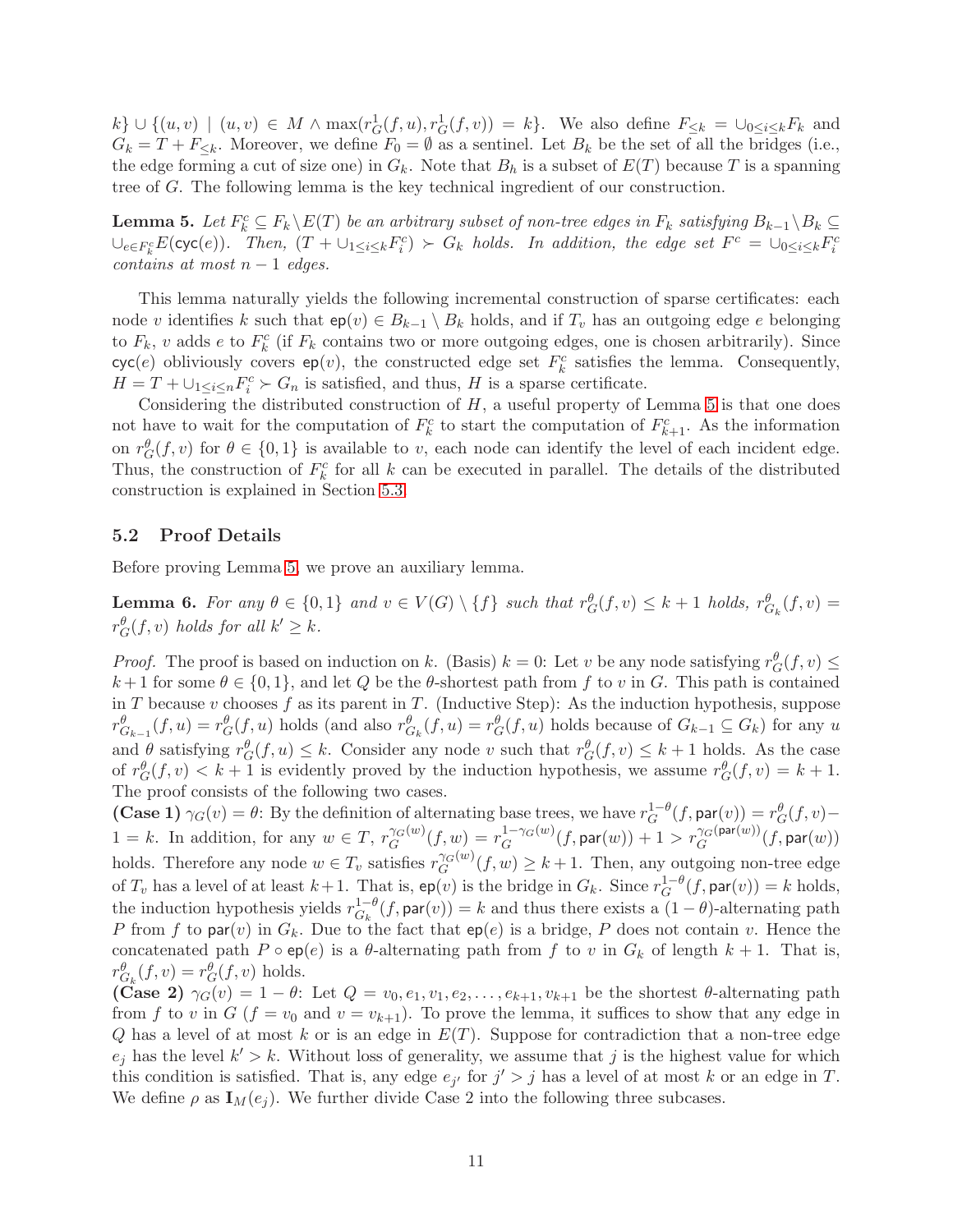

Figure 2: Proof of Lemma [6](#page-10-1) for (Case 2b). Bold lines are matching edges, and thin lines are unmatched edges. The dotted line is the edge included in G but not in  $G_k$ . Note that the edge  $(v_{j-1}, v_j)$  is actually included in  $G_k$ , but it is drawn with a dotted line for explaining the contradiction.

(Case 2a)  $j = k+1$ : Since Q is the shortest  $\theta$ -alternating path of length  $k+1$ ,  $\rho = 1-\theta$  holds, and  $Q_{v_k}^p$  is a  $(1 - \theta)$ -alternating path from f to  $v_k$  of length k. From the condition  $\gamma_G(v) = \gamma_G(v_{k+1}) =$  $1-\theta$  for Case 2,  $r_G^{1-\theta}(f, v_k) \leq k$  and  $r_G^{1-\theta}(f, v_{k+1}) < r_G^{\theta}(f, v_{k+1}) = k+1$  hold. That is, the level of  $e_i = e_{k+1}$  is at most k, which is a contradiction.

(Case 2b)  $j < k+1$  and  $\rho = 1$ : Since the length of  $Q_{\nu_j}^p$  is j, we have  $r_G^0(f, v_j) \leq j \leq k$ . From the induction hypothesis,  $G_{k-1}$  contains a 0-alternating path  $Q'$  from f to  $v_j$ . In other words,  $v_j$ has a 0-alternating path  $Q'$  such that any non-tree edge in  $E(Q')$  has a level of at most k. The assumption of  $\rho = 1$  implies that  $Q'$  must terminate with a matching edge incident to  $v_i$ , i.e., the edge  $e_i$ . This is a contradiction because we assume that  $e_i$  is not contained in  $G_{k-1}$ .

(Case 2c)  $j < k+1$  and  $\rho = 0$ : We denote  $R = Q_{v_j}^s$  as shorthand. As the length of  $Q_j^p$  $j^p$  is  $j \leq k$ , from the induction hypothesis, we have  $r_{G_k}^1(f, v_j) = r_G^1(f, v_j) \leq j$ , and thus, there exists the shortest 1-alternating path P from f to  $v_j$  in  $G_k$ . Let  $v_h \in V(R) \cap V(P)$  be the first node in P, which also belongs to R. If  $e_{h+1}$  is a matched edge,  $P_{v_h}^p \circ Q_{v_h}^s$  is a  $\theta$ -alternating path in  $G_k$  (see Figure [3\(](#page-12-0)a)), the length of which is bounded by  $|P_{v_h}^p \circ Q_{v_h}^s| \leq |P| + (k+1-h) \leq j + (k+1-j) \leq k+1$ . Hence, we obtain  $r^{\theta}_{G_k}(f, v_{k+1}) \leq k+1 = r^{\theta}_{G}(f, v_{k+1}),$  which is a contradiction. If  $e_{h+1}$  is an unmatched edge,  $e_h$  is a matched edge. Therefore,  $P_{v_h}^p \circ \overline{R_{v_h}^p}$  is a 0-alternating path from f to  $v_j$  in  $G_k$  (see Figure [3\(](#page-12-0)b)). Since we consider the case of  $\rho = 0$ , the edge  $e_j$  is an unmatched edge. Therefore,  $v_h \neq v_j$  holds, and thus  $v_h$  is not the last node of P. This implies  $|P_{v_h}^p| \leq j-1$ . We obtain  $|P_{v_h}^p \circ \overline{R_{v_h}^p}| \leq j - 1 + (k + 1 - h) \leq j - 1 + (k + 1 - j) \leq k$ , and thus,  $r_G^0(f, v_j) \leq r_{G_k}^0(f, v_j) \leq k$ . Since  $Q_{v_{j-1}}^s$  is a 0-alternating path from f to  $v_{j-1}$  of length  $j-1$ , we have  $r_G^0(f, v_{j-1}) \leq j-1 \leq k$ . This implies that the level of  $e_{v_j}$  is at most k, which is a contradiction.

Now, we present the proof of Lemma [5.](#page-10-0)

*Proof.* Let  $F_{\leq k}^c = \bigcup_{1 \leq i \leq k} F_i^c$  and  $H_k = T + F_{\leq k}^c$ . We prove the lemma inductively. For  $k = 0$ ,  $H_0 = T \succ G_0 = T$  evidently holds. Thus, it suffices to show  $H_k \succ G_k$ , assuming  $H_{k'} \succ G_{k'}$  for all  $0 \leq k' < k$ . For any  $0 \leq h \leq n$ , we define  $U_h = \{(v, \theta) \mid v \in V(G) \wedge r_{G_k}^{\theta}(f, v) = h\}$ . If v is  $\theta$ -reachable in  $H_k$  for all  $0 \leq h \leq n$  and  $(v, \theta) \in U_h$ , we can conclude that  $H_k \succ G_k$ . The proof of this statement follows the (nested) induction on h. (Basis) As  $U_0$  contains only  $(f, 1)$ , the statement evidently holds. (Inductive Step) As the induction hypothesis, suppose v is  $\theta$ -reachable for any  $(v, \theta) \in \bigcup_{0 \leq i \leq h} U_i$ , and consider any pair  $(v, \theta)$  in  $U_{h+1}$ . Then, we consider the following two cases.

(Case 1) ep(v) is a bridge in  $G_k$ : We have  $r_G^{1-\theta}(f, \text{par}(v)) = h$  from the definition of alternating base trees. Since the induction hypothesis guarantees that  $\text{par}(v)$  preserves the reachability of  $G_k$ in  $H_k$ , there exists a  $(1 - \theta)$ -alternating path P from f to par $(v)$  in  $H_k$ . In addition, P does not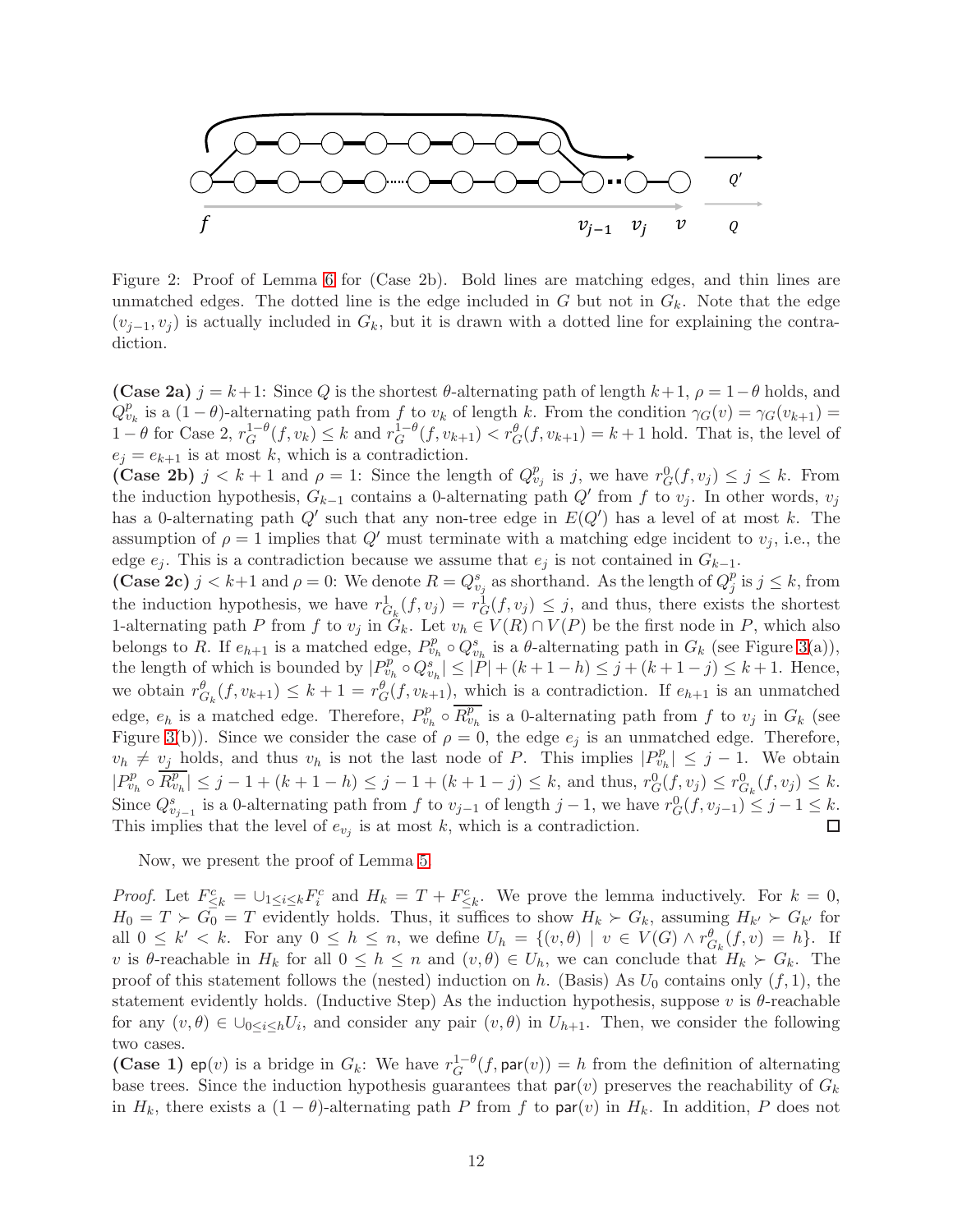

<span id="page-12-0"></span>Figure 3: Proof of Lemma [6](#page-10-1) of (Case 2c). Bold lines are matching edges, and thin lines are unmatched edges. The dotted line is the edge included in G but not in  $G_k$ .

contain ep(e), because ep(e) is a bridge in  $H_k \subseteq G_k$ . From  $\mathbf{I}_M(\text{ep}(v)) = 1 - \theta$ , which directly follows from the definition of alternating base trees, the concatenated path  $P \circ ep(v)$  becomes a θ-alternating path from f to v in  $H_k$  (see Figure [4](#page-13-1) (1)). Then, v is θ-reachable in  $H_k$ .

(Case 2) ep(v) is not a bridge in  $G_k$ : As  $G_0 \subseteq G_1 \subseteq \ldots \subseteq G_k$  holds, there exists  $1 \leq j \leq k$ such that  $ep(G) \in B_{j-1} \setminus B_j$  holds. Then,  $F_j^c$  contains an outgoing edge e of  $T_v$  belonging to  $F_i$ . Let  $e = (u, w)$  and u be the side contained in  $T_v$ . We assume that e is not a matching edge. By symmetry, the case of  $e \in M$  is proved similarly. From the definition of  $F_j$ , we have  $\max\{r_G^1(f, u), r_G^1(f, w)\} = j \leq k$ . Lemma [6](#page-10-1) implies that both u and w have 1-alternating paths from f in  $G_{j-1}$ ; from the induction hypothesis  $H_{j-1} \succ G_{j-1}$ , they have 1-alternating paths from f also in  $H_{i-1}$ , which we refer to as P and Q, respectively. Since  $ep(v)$  is a bridge of  $G_{i-1} \supseteq H_{i-1}$ , the suffix  $P_v^s$  is a subgraph of  $T_v$ . In addition, Q does not intersect  $V(T_v)$ , because both f and w are outside  $T_v$ . Thus,  $P_v^s$  and Q are mutually disjoint, and the concatenated path  $Q' = Q \circ (w, u) \circ \overline{P_v^s}$ is simple. It is easy to check that  $Q'$  is an alternating path from f to v. As  $Q$ , e, and  $\overline{P_v^s}$  are all contained in  $H_{j-1} + F_j^c = H_j$ ,  $P_v^p$  and  $Q'$  are contained in  $H_j$  (see Figure [4](#page-13-1) (2)). The alternating paths  $P_v^s$  and  $Q'$  have different parities because their last edges are adjacent in P. Hence, we conclude that v is bireachable in  $H_i$ .

The remaining matter in the proof is to provide a bound on the size of  $\cup_{0 \leq i \leq n-1} F_i^c$ . Because  $G_k \subseteq G_{k+1}$  holds for any  $0 \leq k \leq n-1$ , we have  $B_{k+1} \subset B_k$ , which implies that  $B_k \setminus B_{k+1}$  for all k are mutually disjoint. Then,  $\sum_{0 \le i \le n-1} |B_k \setminus B_{k+1}| = |B_0| = n-1$  holds. Since at most one edge is augmented for each edge in  $B_k \setminus \overline{B}_{k+1}$ , the size  $|\cup_{0 \leq i \leq n-1} F_i^c|$  is also bounded by  $n-1$ .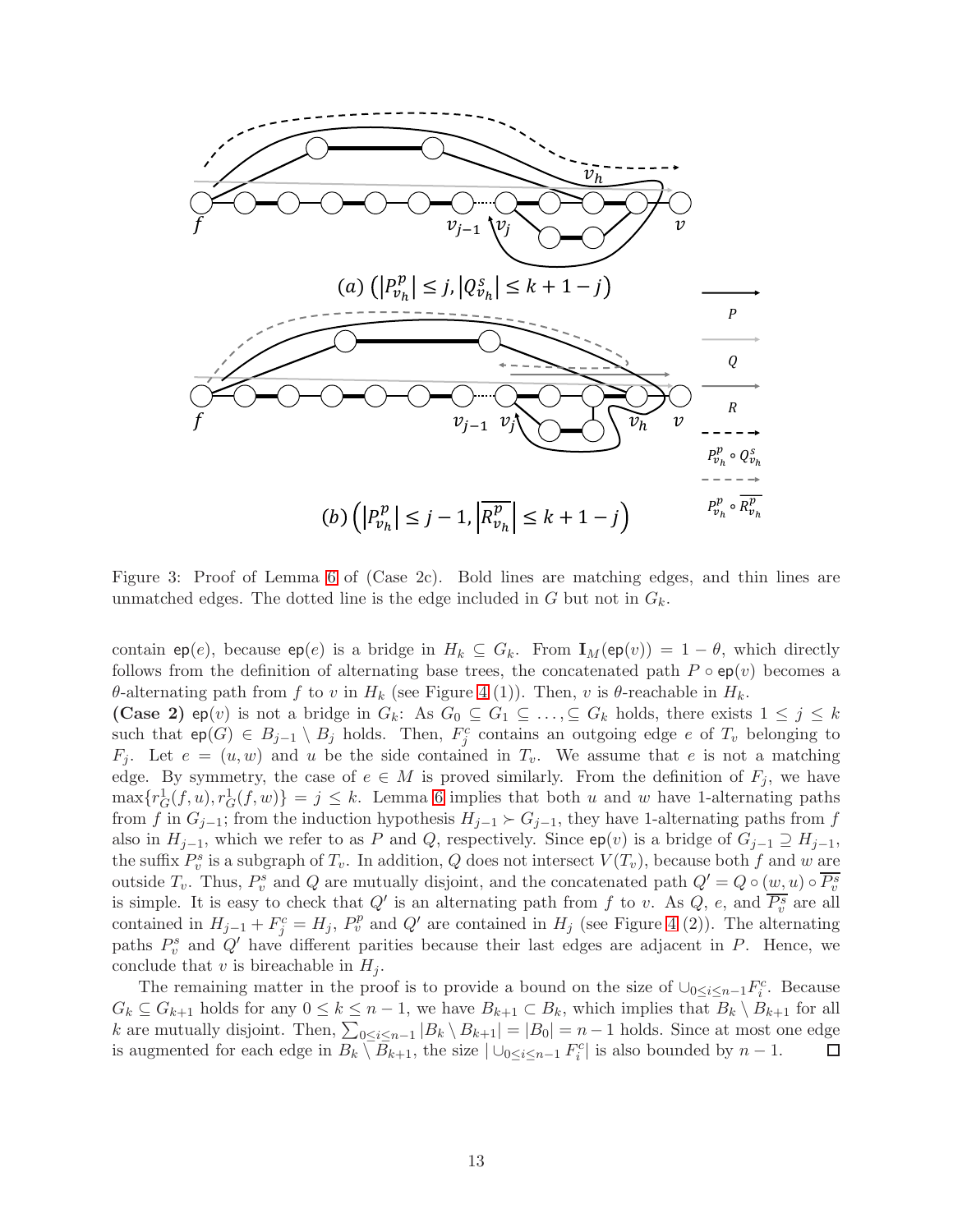

<span id="page-13-1"></span>Figure 4: Proof of Lemma [5.](#page-10-0) Bold lines are matching edges, and thin lines are unmatched edges.

#### <span id="page-13-0"></span>5.3 Distributed Implementation

This section explains how to implement the centralized sparse certificate algorithm, presented in Section [5.1,](#page-8-1) in the CONGEST model to obtain the algorithm of Theorem [2.](#page-5-1) It is relatively straightforward to construct the alternating base tree T. From the preprocessing run of  $\mathsf{MV}(M,n,f)$ , each node v has information on the values of  $r_G^1(f, v)$  and  $r_G^0(f, v)$ ; thus, it has information on  $\gamma_G(v)$  as well. Then,  $v$  chooses an arbitrary neighbor  $u$  of  $v$  satisfying the second condition of the alternating base tree as its parent (i.e., it chooses  $(v, u)$  as an edge of T). Algorithm [3](#page-14-0) presents the pseudocode of the alternative base tree construction. This algorithm is a local algorithm, which is implemented in zero round.

The main idea of constructing the edge set  $F^c = \bigcup_{1 \leq i \leq n} F_i^c$  in the distributed manner is implemented by the CONGEST algorithm  $ConstF(k)$ , where each node v outputs an outgoing edge of  $T_v$  of level k if it exists (or  $\perp$  otherwise). Let d be the height of the constructed alternating base tree T. Given a non-tree edge  $e = (u, w) \in E(G) \setminus E(T)$ , the depth of the lowest common ancestor of u and w is denoted by  $\text{lca}(e)$ . In addition, we introduce the ordering relation  $\leq_{\text{lca}}$  over all non-tree edges as  $e_1 \leq_{\text{lca}} e_2$  if and only if  $\text{lca}(e_1) \leq \text{lca}(e_2)$ . The algorithm ConstF works under the assumption that for any non-tree edge  $e = (u, v)$ , u and v have information on the value of  $\textsf{lca}(e)$ . This assumption is realized by the following  $O(d)$ -round preprocessing.

- 1. Each node v computes its depth  $d_v$  in T through a downward message propagation from f along T. The root  $f$  first sends to its children the value one. The node  $v$  receiving message  $i$ decides  $d_v = i$  and sends the value  $i + 1$  to its chldren.
- 2. Each node v broadcasts the pair of its ID and depth  $(v, d_v)$  to all the nodes in  $T_v$ . First, each node sends the pair to its children. In the following rounds, each node forwards the message from its parents to the children. This task finishes within  $O(d)$  rounds.
- 3. The broadcast information of the previous step allows each node v to identify the path  $p_T(v)$ from v to f in T. For all non-tree edges  $e = (u, v)$ , u and v exchange  $p_T(v)$  (taking  $O(d)$ ) rounds) and compute the value of  $\textsf{lca}(e)$ .

The pseudocode of Algorithm Const $F(k)$  is presented in Algorithm [4.](#page-14-1) Let  $E^*(T_v)$  be the set of non-tree edges e such that at least one endpoint of e belongs to  $V(T_v)$ . Each node v computes the minimum edge  $e_v \in E^*(T_v) \cap F_k$  with respect to  $\leq_{\text{lca}}$ . This task is implemented through a standard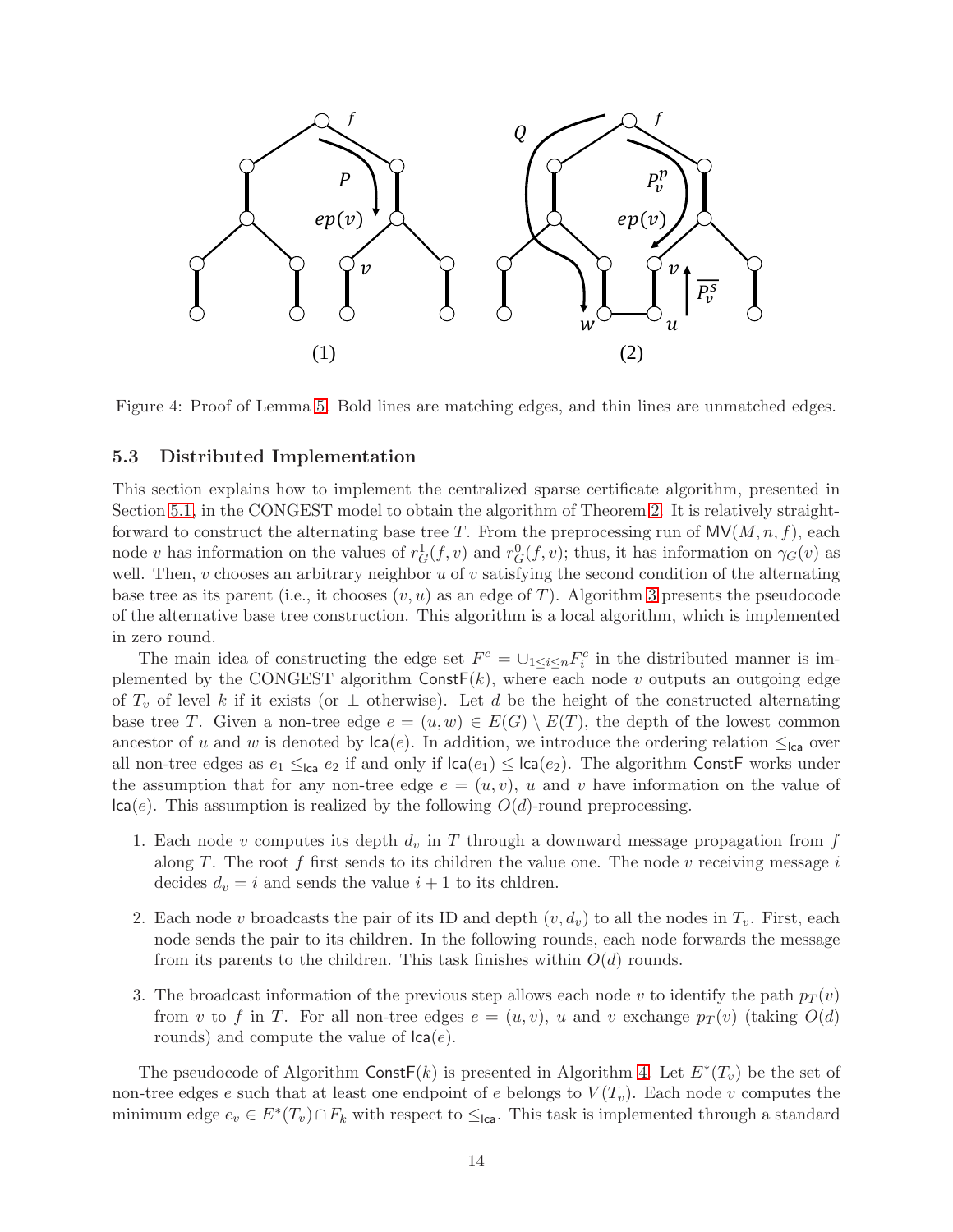<span id="page-14-0"></span>**Algorithm 3** Construction of the alternating base tree for  $v_i$ :  $ABT((G, M))$ 

**Require:** The graph induced by the edge set  $\bigcup_{i:v_i \in V} E_i$  is an alternating base tree.

- 1:  $E_i$ : initially  $\emptyset$ .
- 2: if  $v \neq f$  then
- 3: choose edge  $(u, v)$  that is incident on the vertex v and satisfies  $r_I^{\gamma(v)}$  $I_I^{\gamma(v)}(f,v) = r_I^{1-\gamma(v)}(f,u)$  and  $\mathbf{I}((u, v)) = 1 - \gamma(v)$  (if multiple edges satisfy these conditions, the node arbitrarily chooses one).
- 4:  $E_i \leftarrow E_i \cup (u, v)$ .

## <span id="page-14-1"></span>Algorithm 4 Construction of  $F_k^c$  for  $v_i$ : Const $F(k)$

**Require:** The edge  $e_i$  is an outgoing edge of  $T_{v_i}$  if node  $v_i$  outputs  $e_i$ ; otherwise,  $T_{v_i}$  does not have an outgoing edge.

```
1: for i = 1; i \le d; i + 42: if v_i is a leaf node then
 3: if I(v_i) \cap F_k \cap E^*(T_v) = \emptyset then
 4: e_{v_i} \leftarrow dummy edge e such that \text{lca}(e) = \infty.
 5: else
 6: e_{v_i} \leftarrow \min_{e \in I(v_i) \cap F_k \cap E^*(T_{v_i})} e \text{ w.r.t. } \leq_{\textsf{lca}}.7: if v_i \neq f then<br>8: send e_v to it
 8: send e_{v_i} to its parent.
 9: else
10: if v_i receives the set of edges X from all its children then
11: e_{v_i} \leftarrow \min_{e \in X \cup (I(v_i) \cap F_k \cap E^*(T_{v_i}))} e w.r.t. ≤lca.
12: if \text{lca}(e_{v_i}) \leq d(v_i) then
13: output e_v.
14: else
15: output ⊥.
```
aggregation over T. Each leaf node v sends the minimum edge e in  $F_k \cap E^*(T_v)$ . If  $F_k \cap E^*(T_v) = \emptyset$ holds, the leaf sends a dummy edge e such that  $\text{lca}(e) = \infty$  holds (the edge sent to the parent is implicitly associated with the value of  $\text{lca}(e)$  to admit the comparison based on  $\leq_{\text{lca}}$ ). Let X be the set of edges a non-leaf node v received from its children. Then, v chooses  $e_v$  as the minimum edge in  $X \cup (I(v) \cap F_k \cap E^*(T_v))$  with respect to  $\leq_{\textsf{lca}}$  and sends the chosen edge to par $(v)$ . Finally, v outputs  $e_v$  if  $\textsf{lca}(e_v) < d_v$  holds or  $\perp$  otherwise. The correctness of Const $\mathsf{F}(k)$  follows the proposition below.

**Proposition 3.** Let e be the minimum edge in  $E^*(T_v)$  with respect to  $\leq_{\text{lca}}$ . Then, e is an outgoing *edge of*  $T_v$  *if and only if*  $|ca(e) < d_v$  *holds (thus,*  $ep(v)$  *is a bridge if*  $|ca(e) \geq d_v$  *holds).* 

The edge set  $F^c$  is constructed by running  $\text{ConstF}(k)$  for all  $1 \leq k \leq n$ . As this algorithm is implemented by one-shot aggregation over  $T$ , one can utilize the standard pipelining technique for completing  $\text{Const}(k)$  for all  $1 \leq k \leq n$ , which takes  $O(n)$  rounds in total (including the preprocessing step of computing  $\text{lca}(e)$ ). The result of ConstF provides node v with the information of the minimum k, such that  $ep(v) \in B_{k-1} \setminus B_k$ , as well as an outgoing edge of  $T_v$  in  $F_k$ . Following Lemma [6,](#page-10-1) each node v can decide the edge e that should be added to  $F^c = \bigcup_{1 \leq i \leq n} F_i^c$ .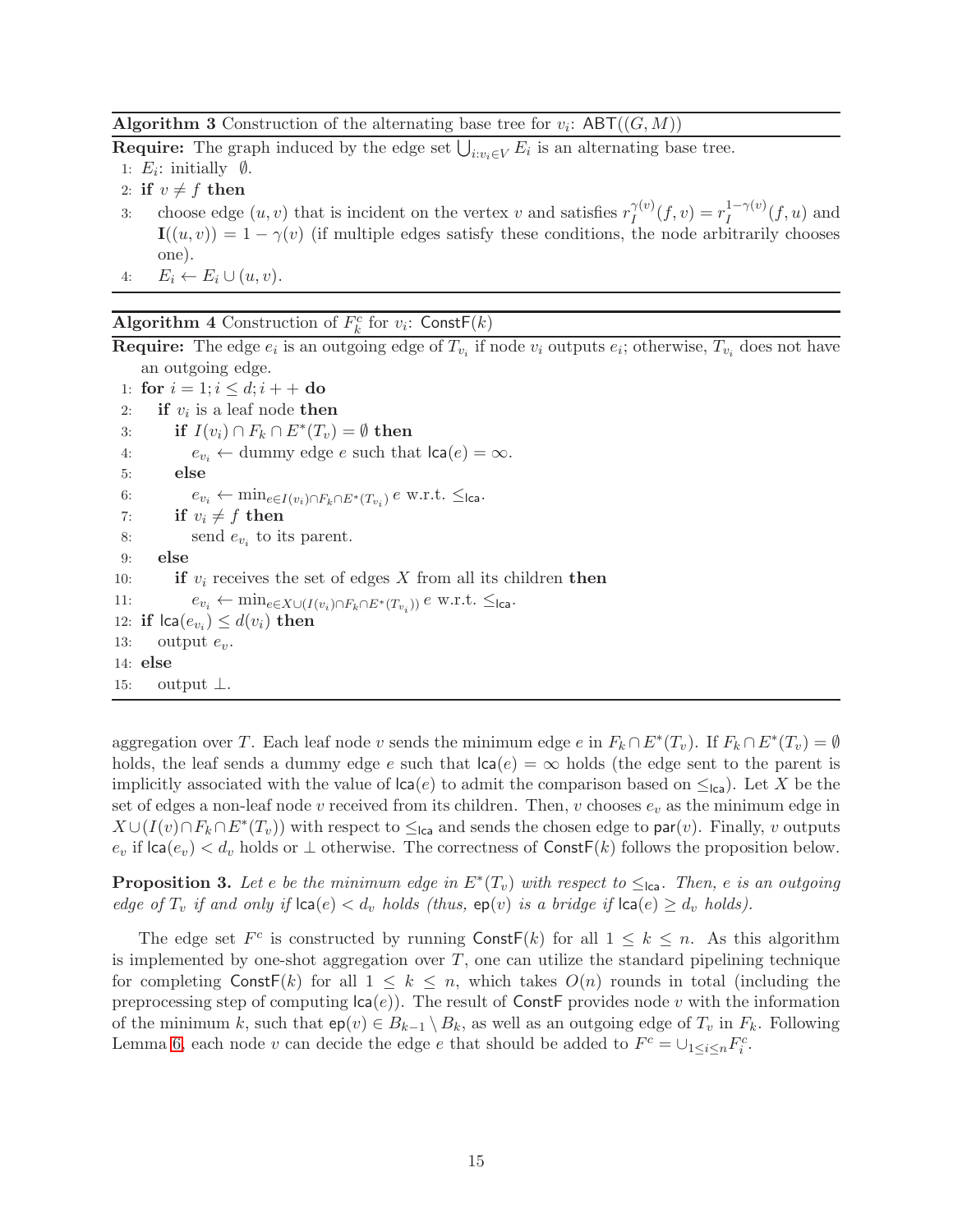## 6 Conclusion

We proposed the randomized  $O(s_{\text{max}}^{3/2} + \log n)$ -rounds (i.e.  $O(n^{3/2})$ -rounds) algorithm for computing a maximum matching in the CONGEST model, which is the first one of attaining  $o(n^2)$ -round complexity for general graphs. Our algorithm follows the standard augmenting-path approach, and the technical core lies two fast algorithms of finding augmenting paths respectively running in  $O(\ell^2)$ and  $O(s_{\text{max}})$  rounds.

While we believe that our result is a big step toward the goal of revealing the tight round complexity of the exact maximum matching problem, the gap between the upper and lower bounds are still large. It should be noted that we leave the possibility of much faster augmenting path algorithms. Once an  $o(\ell^2)$ -round or  $o(s_{\text{max}})$ -round algorithm of finding an augmenting path is invented, the upper bound automatically improves. This direction is still promising.

## Acknowledgement

This work was supported by JSPS KAKENHI Grant Numbers JP19J22696, 20H04140, 20H04139, and 19K11824.

## <span id="page-15-4"></span>References

- [1] Mohamad Ahmadi and Fabian Kuhn. Distributed maximum matching verification in congest. In *34th International Symposium on Distributed Computing (DISC)*, pages 37:1–37:18, 2020.
- <span id="page-15-3"></span>[2] Mohamad Ahmadi, Fabian Kuhn, and Rotem Oshman. Distributed approximate maximum matching in the congest model. In *32rd International Symposium on Distributed Computing (DISC)*, pages 6:1–6:17, 2018.
- <span id="page-15-1"></span>[3] Nir Bacrach, Keren Censor-Hillel, Michal Dory, Yuval Efron, Dean Leitersdorf, and Ami Paz. Hardness of distributed optimization. In *2019 ACM Symposium on Principles of Distributed Computing (PODC)*, pages 238–247, 2019.
- <span id="page-15-5"></span>[4] Reuven Bar-Yehuda, Keren Censor-Hillel, Mohsen Ghaffari, and Gregory Schwartzman. Distributed approximation of maximum independent set and maximum matching. In *36th annual ACM Symposium on Principles of Distributed Computing (PODC)*, pages 165–174, 2017.
- <span id="page-15-2"></span>[5] Ran Ben-Basat, Ken-ichi Kawarabayashi, and Gregory Schwartzman. Parameterized distributed algorithms. In *33rd International Symposium on Distributed Computing (DISC)*, pages 6:1–6:16, 2018.
- <span id="page-15-0"></span>[6] Aaron Bernstein and Danupon Nanongkai. Distributed exact weighted all-pairs shortest paths in near-linear time. In *Proc. of the 51st Annual ACM SIGACT Symposium on Theory of Computing (STOC)*, page 334–342, 2019.
- <span id="page-15-6"></span>[7] Norbert Blum. A new approach to maximum matching in general graphs. In *International Colloquium on Automata, Languages, and Programming*, pages 586–597, 1990.
- [8] Keren Censor-Hillel, Seri Khoury, and Ami Paz. Quadratic and Near-Quadratic Lower Bounds for the CONGEST Model. In *31st International Symposium on Distributed Computing (DISC)*, pages 10:1–10:16, 2017.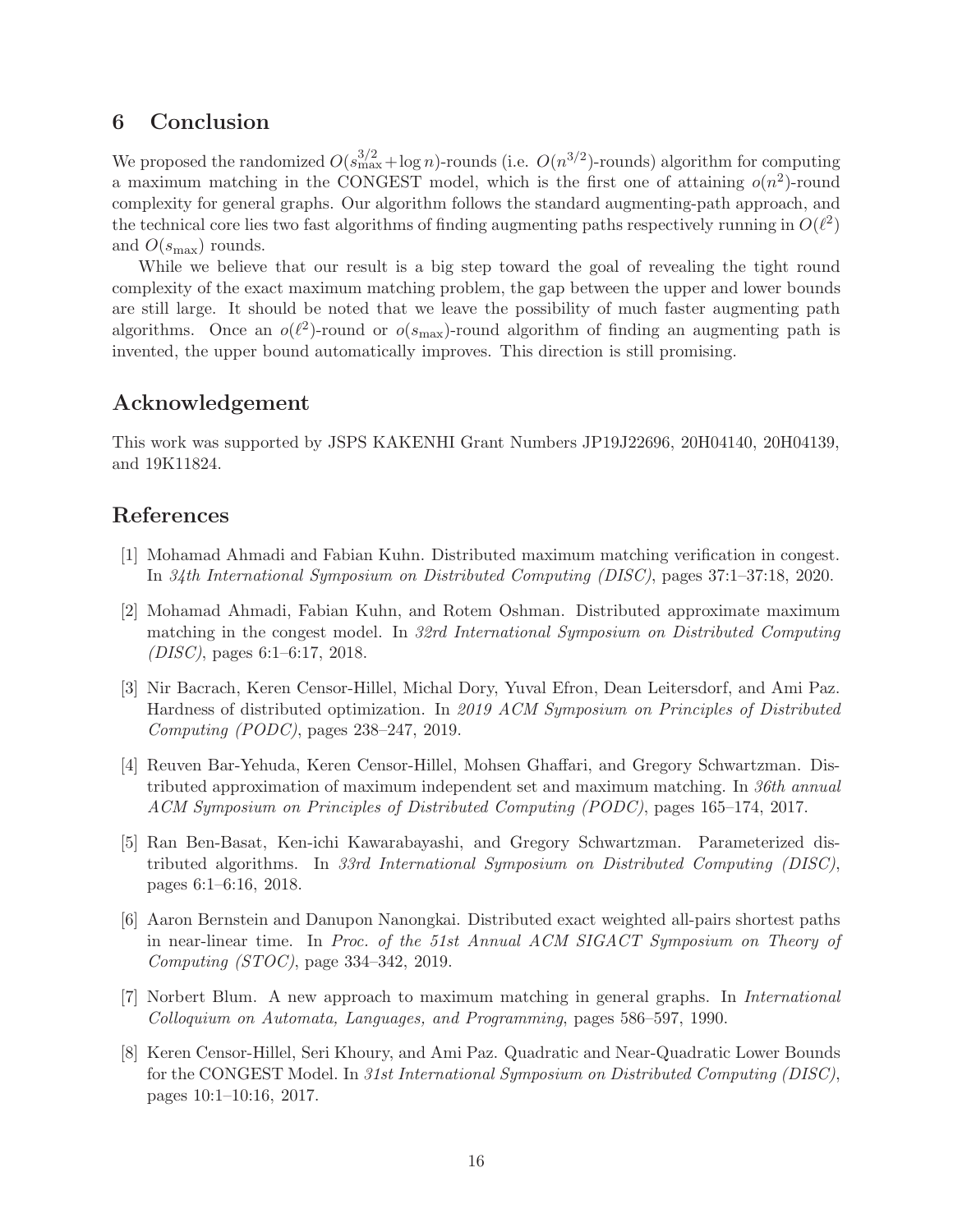- [9] Yi-Jun Chang, Seth Pettie, and Hengjie Zhang. Distributed triangle detection via expander decomposition. In *Thirtieth Annual ACM-SIAM Symposium on Discrete Algorithms*, pages 821–840, 2019.
- <span id="page-16-5"></span><span id="page-16-4"></span>[10] Mohit Daga, Monika Henzinger, Danupon Nanongkai, and Thatchaphol Saranurak. Distributed edge connectivity in sublinear time. *arXiv preprint arXiv:1904.04341*, 2019.
- <span id="page-16-10"></span>[11] Michal Dory, Yuval Efron, Sagnik Mukhopadhyay, and Danupon Nanongkai. Distributed weighted min-cut in nearly-optimal time. *arXiv*, 2020.
- [12] Jack Edmonds. Maximum matching and a polyhedron with 0,1-vertices. *Journal of Research of the National Bureau of Standards Section B Mathematics and Mathematical Physics*, page 125, 1965.
- <span id="page-16-11"></span>[13] Jack Edmonds. Paths, trees, and flowers. *Canadian Journal of mathematics*, pages 449–467, 1965.
- [14] Orr Fischer, Tzlil Gonen, Fabian Kuhn, and Rotem Oshman. Possibilities and impossibilities for distributed subgraph detection. In *30th on Symposium on Parallelism in Algorithms and Architectures (SPAA)*, pages 153–162, 2018.
- <span id="page-16-2"></span>[15] Sebastian Forster and Danupon Nanongkai. A faster distributed single-source shortest paths algorithm. In *59th IEEE Annual Symposium on Foundations of Computer Science (FOCS)*, pages 686–697, 2018.
- <span id="page-16-8"></span>[16] Silvio Frischknecht, Stephan Holzer, and Roger Wattenhofer. Networks cannot compute their diameter in sublinear time. In *Proc. of the Twenty-Third Annual ACM-SIAM Symposium on Discrete Algorithms (SODA)*, pages 1150–1162, 2012.
- <span id="page-16-12"></span>[17] Harold N Gabow and Robert E Tarjan. Faster scaling algorithms for general graph matching problems. *Journal of the ACM (JACM)*, pages 815–853, 1991.
- <span id="page-16-0"></span>[18] Mohsen Ghaffari and Bernhard Haeupler. Distributed algorithms for planar networks II: lowcongestion shortcuts, mst, and min-cut. In *Proceedings of the twenty-seventh annual ACM-SIAM symposium on Discrete algorithms (SODA)*, pages 202–219, 2016.
- <span id="page-16-6"></span>[19] Mohsen Ghaffari, Andreas Karrenbauer, Fabian Kuhn, Christoph Lenzen, and Boaz Patt-Shamir. Near-optimal distributed maximum flow. In *2015 ACM Symposium on Principles of Distributed Computing (PODC)*, pages 81–90, 2015.
- <span id="page-16-7"></span>[20] Mohsen Ghaffari and Fabian Kuhn. Distributed minimum cut approximation. In *International Symposium on Distributed Computing*, pages 1–15. Springer, 2013.
- <span id="page-16-9"></span>[21] Mohsen Ghaffari, Fabian Kuhn, and Yannic Maus. On the complexity of local distributed graph problems. In *49th Annual ACM SIGACT Symposium on Theory of Computing (STOC)*, pages 784–797, 2017.
- <span id="page-16-3"></span>[22] Mohsen Ghaffari and Jason Li. Improved distributed algorithms for exact shortest paths. In *Proc. of the 50th Annual ACM SIGACT Symposium on Theory of Computing (STOC)*, pages 431–444, 2018.
- <span id="page-16-1"></span>[23] Mohsen Ghaffari and Jason Li. New distributed algorithms in almost mixing time via transformations from parallel algorithms. In *Proceedings of 32nd International Symposium on Distributed Computing (DISC)*, pages 31:1–31:16, 2018.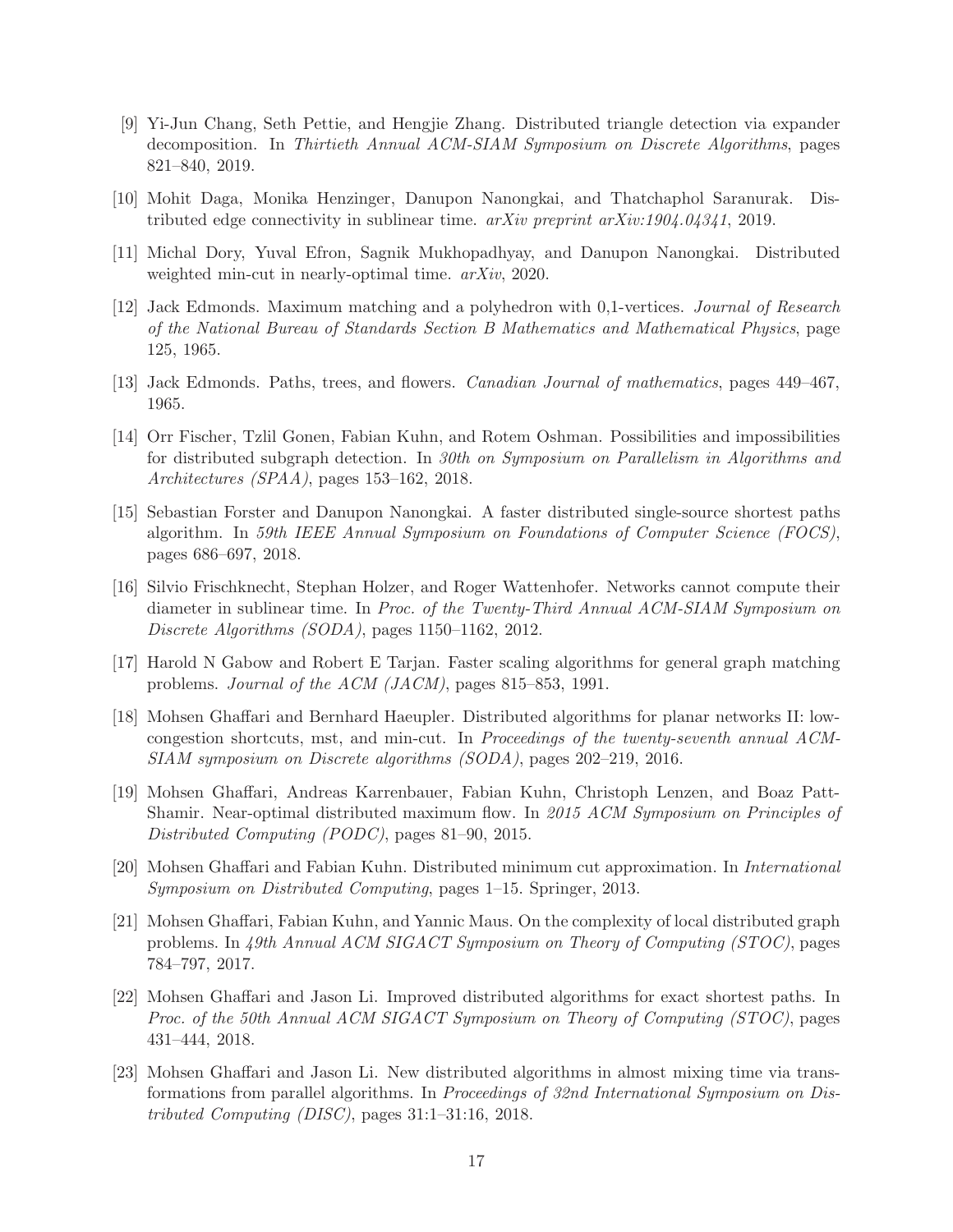- <span id="page-17-0"></span>[24] Fabrizio Grandoni, Jochen Könemann, and Alessandro Panconesi. Distributed weighted vertex cover via maximal matchings. *ACM Transactions on Algorithms (TALG)*, pages 1–12, 2008.
- [25] Bernhard Haeupler, Taisuke Izumi, and Goran Zuzic. Near-optimal low-congestion shortcuts on bounded parameter graphs. In *Proceedings of 30nd International Symposium on Distributed Computing (DISC)*, pages 158–172, 2016.
- <span id="page-17-4"></span>[26] Bernhard Haeupler and Jason Li. Faster distributed shortest path approximations via shortcuts. In *32nd International Symposium on Distributed Computing (DISC)*, pages 33:1–33:14, 2018.
- <span id="page-17-5"></span>[27] Stephan Holzer and Roger Wattenhofer. Optimal distributed all pairs shortest paths and applications. In *Proc. of the 2012 ACM Symposium on Principles of Distributed Computing (PODC)*, pages 355–364, 2012.
- <span id="page-17-12"></span><span id="page-17-8"></span>[28] John E Hopcroft and Richard M Karp. An nˆ5/2 algorithm for maximum matchings in bipartite graphs. *SIAM Journal on computing*, pages 225–231, 1973.
- <span id="page-17-1"></span>[29] Amos Israeli and Alon Itai. A fast and simple randomized parallel algorithm for maximal matching. *Information Processing Letters*, pages 77–80, 1986.
- [30] Tomasz Jurdzinski and Krzysztof Nowicki. MST in *O*(1) rounds of congested clique. In *Proceedings of the Twenty-Ninth Annual ACM-SIAM Symposium on Discrete Algorithms (SODA)*, pages 2620–2632, 2018.
- <span id="page-17-2"></span>[31] Naoki Kitamura, Hirotaka Kitagawa, Yota Otachi, and Taisuke Izumi. Low-congestion shortcut and graph parameters. In *Proccedings of 33rd International Symposium on Distributed Computing (DISC)*, pages 25:1–25:17, 2019.
- [32] Christos Koufogiannakis and Neal E Young. Distributed and parallel algorithms for weighted vertex cover and other covering problems. In *28th ACM symposium on Principles of distributed computing (PODC)*, pages 171–179, 2009.
- <span id="page-17-11"></span>[33] Fabian Kuhn, Thomas Moscibroda, and Roger Wattenhofer. The price of being near-sighted. In *17th Annual ACM-SIAM Symposium on Discrete Algorithms (SODA)*, pages 1109557– 1109666, 2006.
- <span id="page-17-9"></span>[34] Fabian Kuhn, Thomas Moscibroda, and Roger Wattenhofer. Local computation: Lower and upper bounds. *Journal of the ACM (JACM)*, pages 1–44, 2016.
- <span id="page-17-3"></span>[35] Shay Kutten and David Peleg. Fast distributed construction of small *k*-dominating sets and applications. *Journal of Algorithms*, pages 40–66, 1998.
- <span id="page-17-6"></span>[36] Christoph Lenzen and David Peleg. Efficient distributed source detection with limited bandwidth. In *Proc. of the 2013 ACM Symposium on Principles of Distributed Computing (PODC)*, pages 375–382, 2013.
- <span id="page-17-10"></span>[37] Zvi Lotker, Boaz Patt-Shamir, and Seth Pettie. Improved distributed approximate matching. pages 1–17, 2015.
- <span id="page-17-7"></span>[38] Danupon Nanongkai. Distributed approximation algorithms for weighted shortest paths. In *Proc. of the 46th Annual ACM Symposium on Theory of Computing (STOC)*, pages 565–573, 2014.